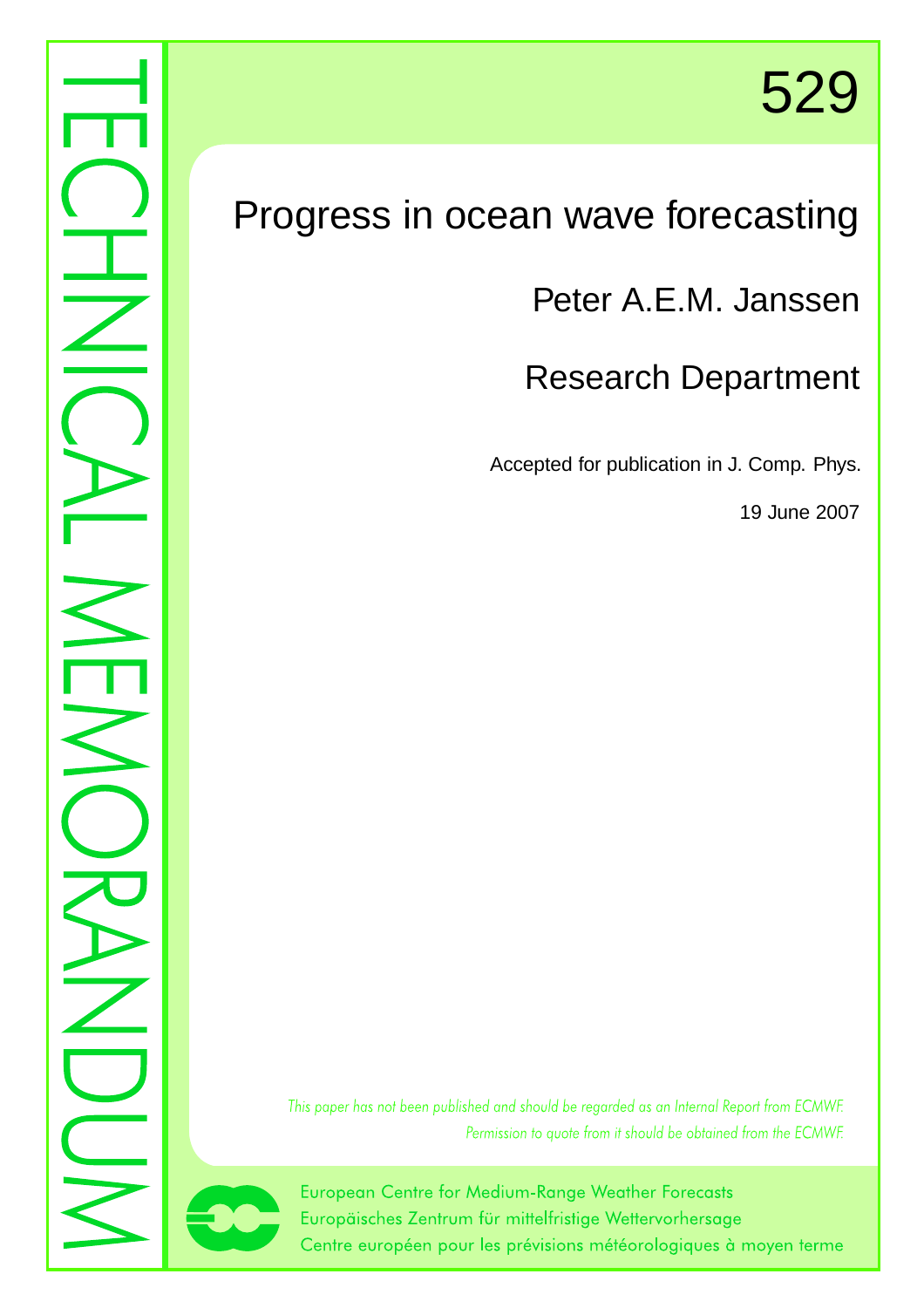Series: ECMWF Technical Memoranda

A full list of ECMWF Publications can be found on our web site under: <http://www.ecmwf.int/publications/>

Contact: library@ecmwf.int

c Copyright 2007

European Centre for Medium-Range Weather Forecasts Shinfield Park, Reading, RG2 9AX, England

Literary and scientific copyrights belong to ECMWF and are reserved in all countries. This publication is not to be reprinted or translated in whole or in part without the written permission of the Director. Appropriate non-commercial use will normally be granted under the condition that reference is made to ECMWF.

The information within this publication is given in good faith and considered to be true, but ECMWF accepts no liability for error, omission and for loss or damage arising from its use.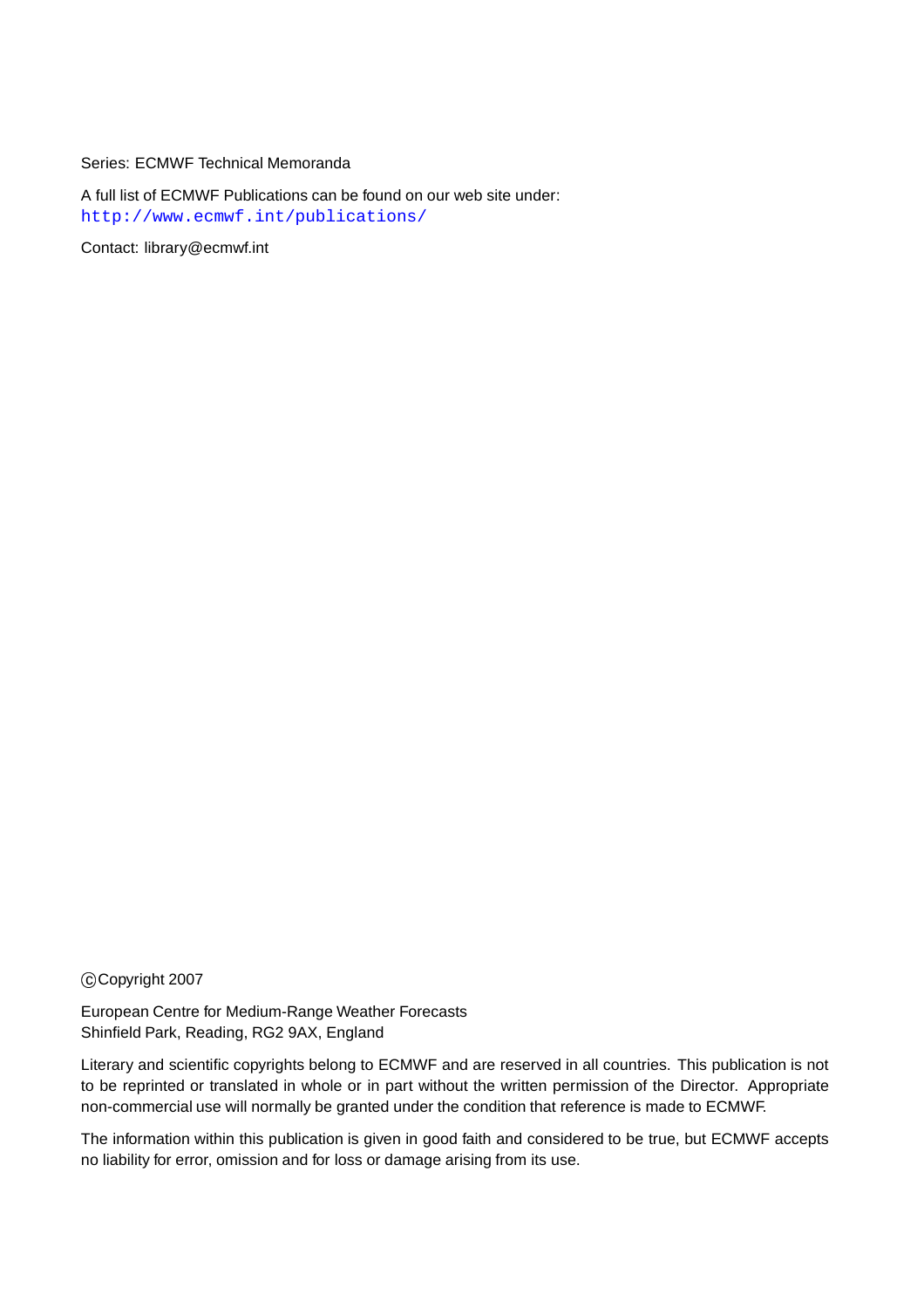#### **Abstract**

Progress in ocean wave forecasting is described in the context of the fundamental law for wave prediction: the energy balance equation. The energy balance equation gives the rate of change of the sea state caused by adiabatic processes such as advection, and by the physical source functions of the generation of ocean waves by wind, the dissipation due to whitecapping and the nonlinear four-wave interactions. In this paper we discuss the formulation of the physics source functions and we discuss the numerical scheme that is used to solve the energy balance equation (with special emphasis on the so-called Garden Sprinkler effect). Improvement in ocean wave forecasting skill is illustrated by comparing forecasts results with buoy observations for different years. Finally, the promising new development of the forecasting of extreme events is discussed as well.

# **1 Introduction**

In this paper, we would like to give a brief description of the developments in wave forecasting over the past 50 years, which is followed by a review of the experience with wave modelling at ECMWF. In the early 1960's there was a rapid development of the statistical theory of ocean waves, culminating in the basic evolution equation for the ocean wave spectrum: the *energy balance equation*. This equation tells us that the wave spectrum evolution is determined on the one hand by the adiabatic effects of advection and refraction, and, on the other hand by a source function *S* which is the sum of physical processes such as wind input, dissipation by wave breaking and nonlinear interactions. The energy balance equation has provided an appropriate framework for further wave model development as physical processes can be studied in isolation, and once understood, can be simply added to the source function *S*.

However, it is only fifteen years ago that operational wave forecasting started using the complete energy balance equation, including an explicit representation of the physics of nonlinear interactions, wind input and dissipation. There are a number of reasons why it took such a long time before operational wave forecasting was done following this rational approach. First of all, in the early sixties the importance of the nonlinear interactions was not recognized and/or realized and researchers developed spectral wave models that only involved the effects of wave energy advection, wind input and a rudimentary form of dissipation by white-capping. Although these so-called *first-generation* models were applied succesfully for many years, doubts have existed since their inception as to whether they really represented the physics of wave generation correctly. In order to reproduce the observed wave growth, the wind input source function had to be increased by almost an order of magnitude beyond the theoretical estimates of Jeffreys ([1], [2]) and Miles [3]. The models were further unable to explain the pronounced overshoot phenomenon of a growing windsea<sup>[1](#page-2-0)</sup> first observed by Barnett and Wilkerson [4] and subsequently confirmed by many other workers.

These problems were to some extent resolved in the early 1970's through extensive field measurements of wave growth under carefully selected, uniform fetch-limited wind conditions ([5], [6]). The analysis of these observations led to a different view of the energy balance of a growing windsea. According to the revised picture, the principle energy source during the growth phase of the waves on the low-frequency forward face of the spectrum was the nonlinear energy transfer from higher-frequency components to the right of the spectral peak, rather than direct wind forcing. The wind input source function on the forward face of the spectrum was nearly an order of magnitude smaller than that assumed in the first-generation models. This was therefore consistent both with earlier theoretical estimates and with later direct measurements of the work done by the pressure fluctuations on the moving wave surface by Snyder *et al.*[7] and Hasselmann and Bösenberg [8]. Apart

<span id="page-2-0"></span><sup>&</sup>lt;sup>1</sup>Windsea is that part of the sea state that is subject to wind forcing. These forced wind waves are usually steep and therefore, apart from wind input, nonlinear processes such as four-wave interactions and dissipation by white capping determine the shape of the spectrum.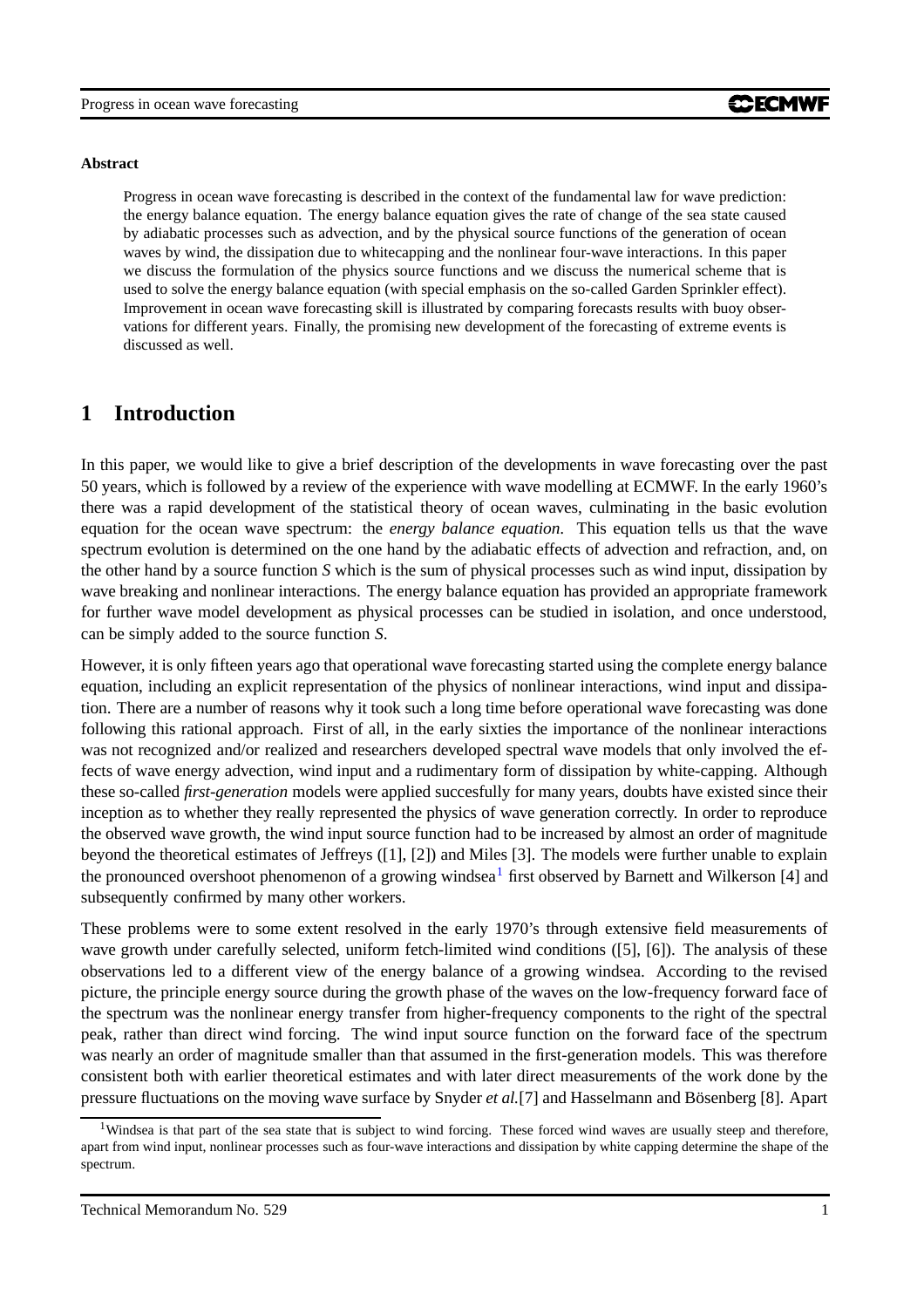# **CCECMWF**

from being responsible for the rapid growth rates on the forward face of the peak, the nonlinear transfer was also found to control the shape of the spectrum, including the development of the peak itself. In agreement with observations, the spectral peak of a growing windsea was found to be enhanced by about a factor of three relative to the form for a fully developed spectrum, which provided a natural explanation of the already mentioned overshoot phenomenon.

Therefore, in the mid seventies it was clear that nonlinear interactions had a profound impact on spectral evolution, but at the same time it was clear that because of lack of computing power it was not possible to include the effects of the nonlinear transfer directly in the energy balance equation. However, for growing windsea nonlinear interactions are fast compared to the other processes and since the nonlinear transfer controls spectral shape a universal, quasi- equilibrium spectral distribution is established which can be approximately characterized by a single, slowly changing scale parameter such as the total energy or the peak frequency. Thus, the so-called *second-generation* models emerged which were based on a parametric description of windsea (usually given by a JONSWAP spectrum  $[6]$ ). The swell<sup>[2](#page-3-0)</sup> component of the sea state is obtained from the energy balance in the absence of the source function *S*. 'Rules of thumb' are applied when a wave component has contributions from both windsea and swell.

Second-generation wave models have been applied with some success for many years, and some of them are still operational today. However, from the outset it became clear that for strongly nonuniform wind fields (e.g. near fronts, intense tropical cyclones or midlatitude storms), the advective terms are able to compete with the nonlinear energy distribution, and significant deviations from the quasi-equilibrium spectral distribution may occur. The SWAMP study [9] compared the results of 9 different first and second generation models in simple, hypothetical conditions and, in particular for a hurricane wind field it was found that the models behaved quite differently. For example, the maximum significant wave height ranged between 8 and 25 metres, reflecting our lack of knowledge at that time. In particular, the equilibrium ideas of the second-generation models combined with the 'rules' of thumb did not always seem to work. In rapidly varying circumstances an explicit representation of the nonlinear interactions was required.

In the 1980's the introduction of the first supercomputers and the promise of the wealth of data on the ocean surface from remote-sensing instruments on board of new satellites such as ERS-1 and Topex-Poseidon provided a significant stimulus to the development of a new generation of ocean wave prediction models. In other words, the time seemed ripe for the development of a *third generation* model, i.e. a full spectral model with an explicit representation of the physical processes relevant for wave evolution, giving a full two-dimensional description of the sea state. However, before an operational model could be developed, a number of hurdles needed to be overcome. First, it was important to establish that for simple hypothetical cases such a third generation wave prediction gave a realistic description of the sea state. Evidence for the simple duration limited case was provided by Komen, Hasselmann and Hasselmann [10], who showed that with a plausible representation of the wind input and dissipation source function together with an explicit representation of the nonlinear interactions a realistic steady state solution (closely resembling the empirical Pierson-Moskowitz spectrum [11]) could be achieved. Second, even with present-day computing power a wave prediction model based on the exact presentation of the nonlinear interactions is not feasible. Some form of parametrization on the nonlinear transfer is required and was provided by Hasselmann *et al.* [12] who introduced an operator parametrization called the 'Discrete Interaction Approximation' (DIA). The DIA is efficient, and it takes care in a realistic manner of two important properties of the nonlinear transfer, namely the downshift of the peak of the spectrum and the formation of a quasi-equilibrium spectrum.

These important findings combined with the availability of sufficient computing power paved the way for a rapid development of the third-generation WAve Model (WAM). The WAM group was formed at the end of 1984 and

<span id="page-3-0"></span><sup>&</sup>lt;sup>2</sup>Swell is that part of the sea state that is not subjected to wind forcing. Swell can be considered as almost linear and because the waves are long there is hardly any dissipation, hence these waves may propagate over large distances, of the order of an ocean basin.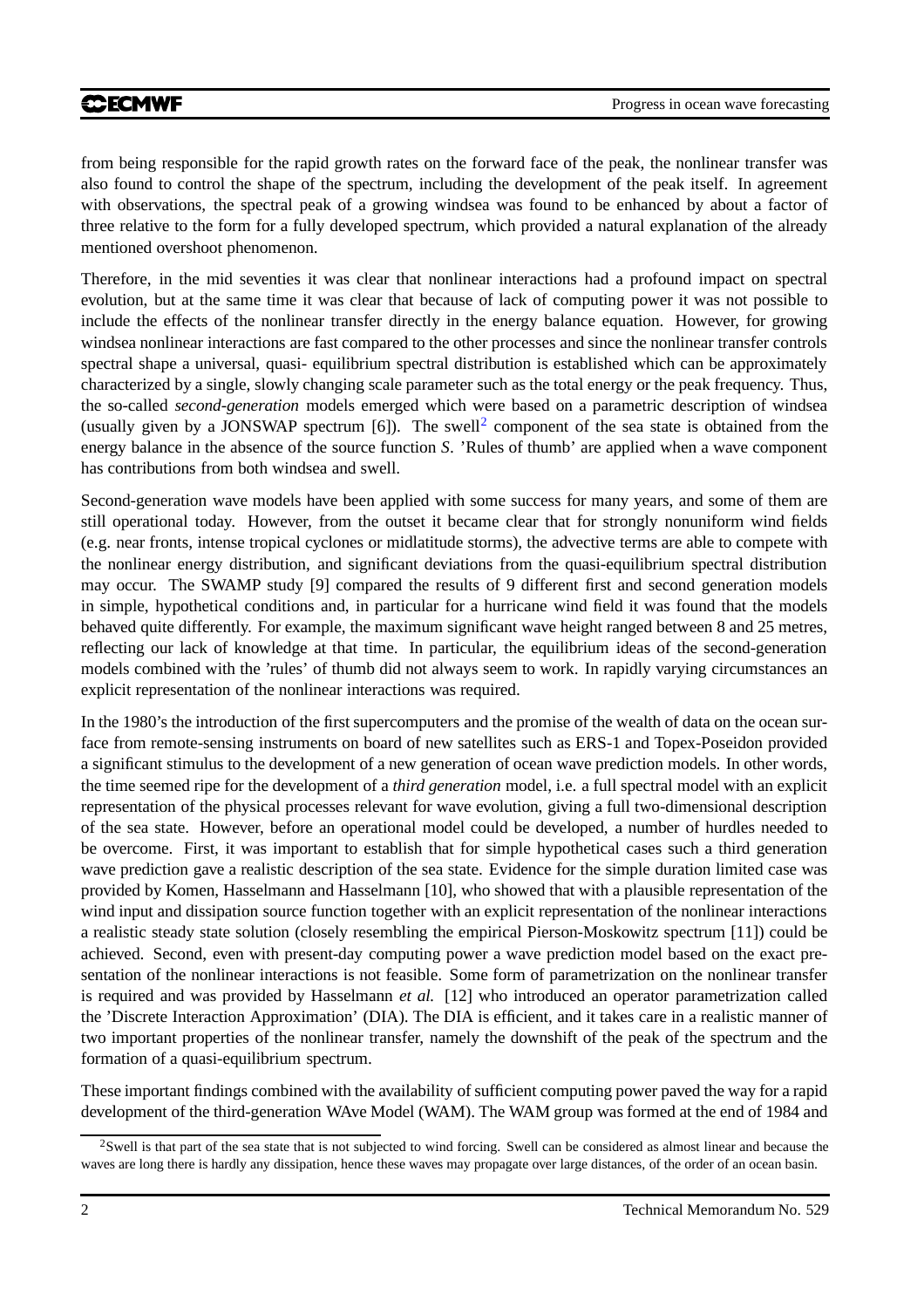a few years later already a number of promising achievements were reported in WAMDI [13]. Importantly, the WAM model was capable to produce realistic wave spectra in case of the rapidly varying circumstances of hurricane Camille. Because of these promising results, over the past fifteen years most of developments in operational wave forecasting have taken place in the context of third generation wave models. The wave model community has become a very active field. During this period, apart from the WAM model [14], several new models have been introduced. For example, there is a wave model with alternative formulations for the physics of wind input and dissipation (WaveWatch III, [15]), there is a wave model with an alternative formulation of the DIA (MRI-III, [16]), and there is a wave model that concentrates on the physics of waves in the coastal zone (SWAN, [17]). Having most experience with the workings of the WAM model we will concentrate on the results obtained with this model.

The present paper does *not* represent a consensus view of the main developments and achievements in the field of ocean wave forecasting. The opinions of the researchers in the ocean wave community are diverse. Perhaps there is a consensus that the fundamental law of wave prediction is the energy balance equation, but how well the physics of wind input, dissipation and nonlinear interactions is understood is a subject of heated debates. An innocent bystander would perhaps wonder whether, given these large uncertainties in our knowledge of wave dynamics, it is at all possible to have a viable operational wave forecasting system. The thrust of this paper is that this is indeed possible and in fact we have seen considerable improvements in wave forecasting skill over the past fifteen years. Here, improvements will be measured by validating WAM model forecast results against observations of the sea state.

The present paper is organized as follows: In Section 2 a discussion is given of the basic evolution equation for the ocean wave spectrum, known as the energy balance equation, the transport equation or the radiative transfer equation. After a brief discussion of the formulation of the physics source functions, it is shown that in case of the generation of ocean waves by wind, the solution of the energy balance has a number of desirable properties: the ocean wave spectrum shows a considerable downshifting of the peak of the spectrum which corresponds to a sea state that gradually gets more and more coherent. In addition, the simulation shows a pronounced overshoot of wave energy near the peak of the spectrum. In Section 3 we discuss some of the details of the numerical scheme used in the solution of the energy balance equation. In particular, we discuss the so-called 'Garden-Sprinkler effect' which occurs because of the finite resolution of the wave spectrum in frequency and direction. To a considerable extent the quality of wave prediction results depends on the accuracy of the forcing wind fields. In order to illustrate this we show in Section 4 the verification of forecast wind and wave results against buoy data over the past 15 years. Therefore, wave results are of great help in diagnosing problems in atmospheric models. In Section 5 we discuss a new development. The last few years there has been a considerable interest in trying to understand under what conditions extreme sea states (usually connected with 'freak' waves) occur. The question now is to what extent statements on the occurrence of extreme states can be made realizing that the energy balance equation describes the evolution of the average sea state. The average sea state has in lowest order a Gaussian probability distribution function (pdf) for the surface elevation, corresponding to linear waves. Finite amplitude effects result in deviations from Normality and for weakly nonlinear waves these deviations in the pdf can be calculated and result in valuable information on extreme sea states.

# **2 The laws of wave prediction**

Interest in wave prediction started during the Second World War because of the practical need for knowledge of the sea state during landing operations. The first operational predictions were based on the work of Sverdrup and Munk [18], who introduced a parametrical description of the sea state and who used empirical windsea and swell laws. Manual techniques based on this approach have been used by operational forecasters for many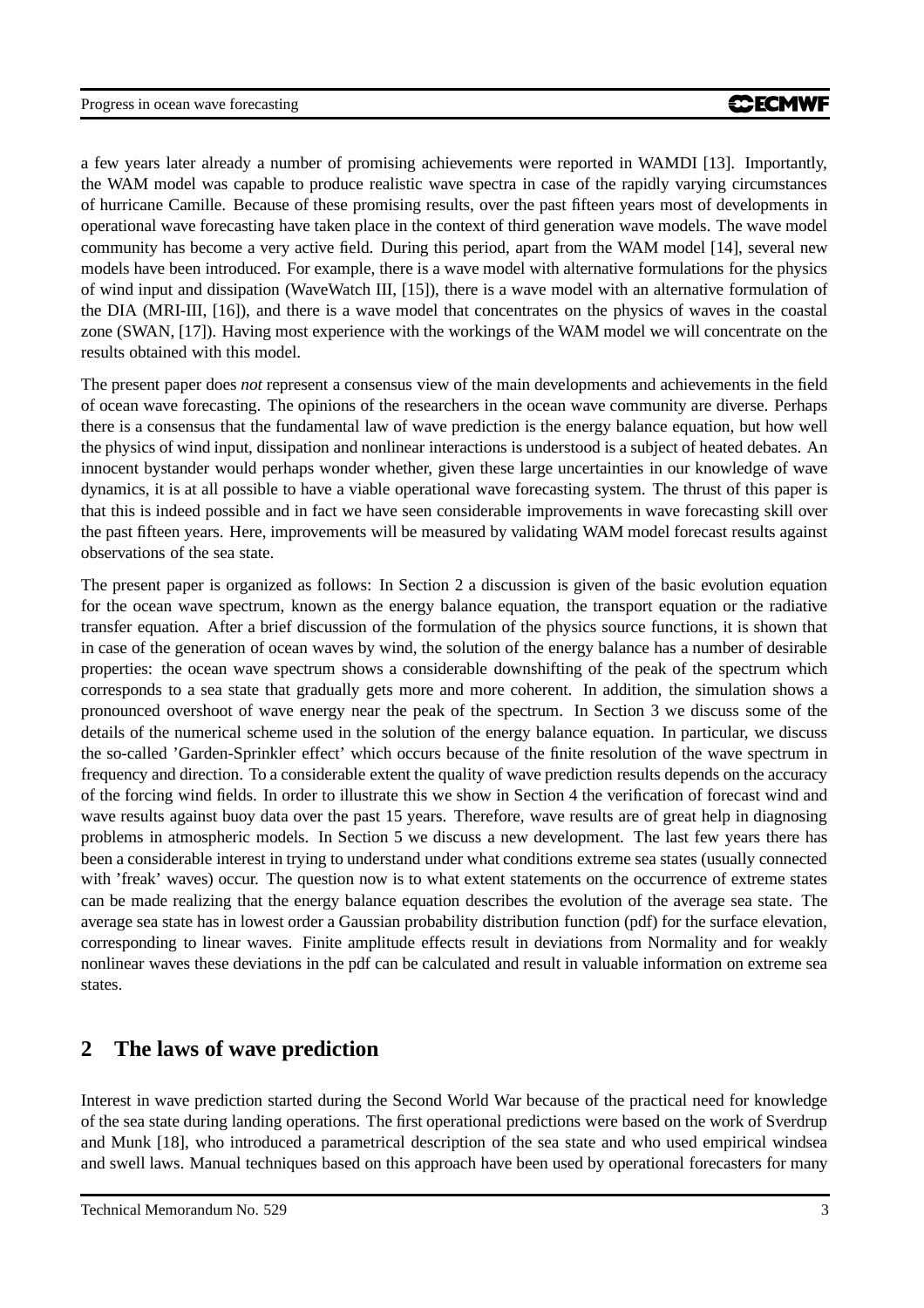years and these techniques turned out to be a convenient means to obtain for a given wind field a short term forecast [19]. In the mean time, an important advance was the introduction of the concept of a wave spectrum [20], while the corresponding dynamical evolution equation, the energy balance equation, was proposed by Gelci et al [21]. The wave spectrum at a certain location describes the average sea state in a finite area around that location. It only gives information on the energy distribution of the waves and not of the phase of the individual waves. Note that in practice observations of the phase of the waves are not available anyway, so we have to content ourselves with an averaged description of the sea state. For most practical purposes this turns out to be sufficient.

On the open ocean surface gravity waves can to first approximation be regarded as linear. Thus, in agreement with many linear wave phenomena, the kinetic energy of a surface gravity wave equals the potential energy, hence the total energy *E* of a wave is given by twice the potential energy. With  $\eta$  the surface elevation,  $\rho_w$  the water density and *g* acceleration of gravity, the energy of a linear wave becomes

$$
E = \rho_w g \eta^2 \tag{1}
$$

Since for our practical purposes water density and acceleration of gravity may be regarded as constant we concentrate on the variance of the surface elevation  $\eta^2$ , which is a function of space and time. In particular we are therefore interested in the spectrum corresponding to the surface elevation, i.e. we need to know the evolution of the wave variance spectrum (From now on we simply refer to it as the spectrum).

Let us denote the wave number spectrum by  $F(\mathbf{k}; \mathbf{x}, t)$ . It gives the distribution of wave variance over wavenumber **k**. In addition, it is assumed that the wave spectrum is a slowly varying function of position **x** and time *t*. Here, slow has a relative meaning; it refers to the basic length and time scale imposed by the waves, namely their typical wavelength and period. Thus the spectrum is supposed to vary slowly in space and time compared to the basic wave length and period of the waves (in physics this is usually referred to as the geometrical optics approximation). In slowly varying circumstances, as induced by varying environmental conditions caused by currents  $U(x, t)$  and depth  $D(x)$ , it is well-known [22] that wave action is an adiabatic invariant, and not wave energy. Therefore, in wave forecasting the fundamental quantity to predict is the action density spectrum  $N(\mathbf{k}; \mathbf{x}, t)$ . It is defined as

<span id="page-5-1"></span>
$$
N = \frac{gF}{\sigma} \tag{2}
$$

with  $\sigma = \sqrt{gk \tanh(kD)}$  the intrinsic angular frequency. The action density plays the role of a number density of waves, hence, apart from the 'constant' water density  $\rho_w$ , the energy *E* of the waves is given by  $E = \sigma N$ , while the wave momentum **P** is given by  $P = kN$ .

For surface gravity waves evolving on a slowly varying current **U** in an ocean basin with slowly varying depth *D*, the energy balance equation is given by

<span id="page-5-0"></span>
$$
\frac{\partial N}{\partial t} + \nabla_{\mathbf{X}} (\nabla_{\mathbf{k}} \Omega N) - \nabla_{\mathbf{k}} (\nabla_{\mathbf{X}} \Omega N) = S.
$$
 (3)

Here,  $\Omega$  represents the dispersion relation

$$
\Omega = \mathbf{k}.\mathbf{U} + \boldsymbol{\sigma},\tag{4}
$$

and *S* on the right hand side of Eq. [\(3\)](#page-5-0) is the source function. Although there is consensus among the wave community on Eq. [\(3\)](#page-5-0), there are quite diverse views about the exact representation of *S*. The most widely accepted view suggests that *S* represents the physics of wind-wave generation (*Sin*), dissipation by wave breaking and other causes (*Sdissip* ) and four-wave interactions (*Snonlin*). In other words,

$$
S = S_{in} + S_{nonlin} + S_{dissip}.\tag{5}
$$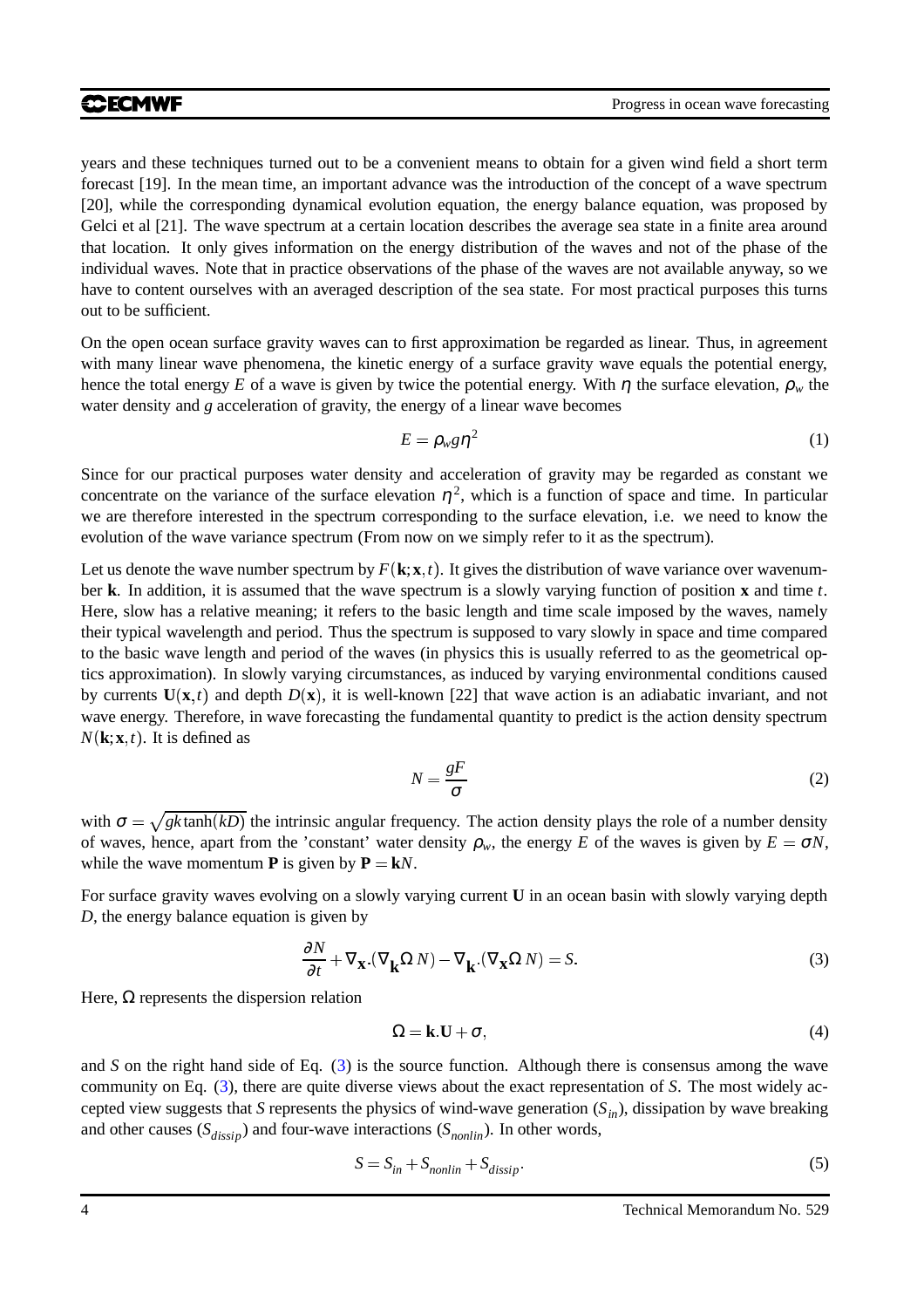Let us comment briefly how the energy balance equation is obtained. Consider first the case that there are no sources and sinks, hence  $S = 0$ . In this ideal case, surface gravity waves are a Hamiltonian system ([23],[24]) and the equations of motion follow from a variational principle which minimizes the surface pressure. A straightforward application of Whitham's average variational principle then results (see e.g. [25], [26]) in the vanishing of the left-hand side of the energy balance equation (called the adiabatic part). Therefore, in the absence of sources and sinks there are only two reasons why the wave spectrum changes in time, namely due to advection and due to refraction. There are, however, many other causes why the sea state may change with time. For example, waves grow because of the energy and momentum input by wind and they loose energy because of white capping. In addition, finite steepness waves may interact nonlinearly with other waves in such a way that energy and momentum is conserved. As long as these perturbations are small they can be added because products of the effects of, for example, wind input and nonlinear transfer can safely be ignored. Hence, the source function *S* is the sum of a number of physical processes.

In the 1980's there was a major effort to develop realistic parametrisations of all the source functions. The present version of the WAM model has an input source function which is based on Miles critical layer mechanism [3] (including the feedback of the wave stress on the wind profile [27]), the nonlinear interactions are represented by means of the direct-interaction approximation (DIA) of Hasselmann *et al* [12] while the dissipation source function is based on the work of Hasselmann [28]. A first account of this is given by [14], while a more up to date account of the status of wave modelling can be found in [26].

# **Wind Input**

Regarding the subject of the generation of surface waves by wind there has always be a strong interplay between theory and experiment. Because it is such a difficult problem this has led to many debates, controversy and confusion. From the theoretical point of view it should be realized that one is dealing with an extremely difficult problem because it involves a turbulent airflow over a surface that varies in space and time. Although there has been much progress in understanding turbulence over a flat plate in steady state conditions, attempts to understand turbulent flow over (nonlinear) gravity waves are only beginning and there is still a considerable uncertainty regarding the validity of turbulence models in unsteady circumstances. Only recently, direct numerical simulations of the problem of wind wave growth for reasonable Reynolds numbers have been reported [29].

From an experimental point of view it should be pointed out that it is not an easy task to measure growth rates of waves by wind. First of all, one cannot simply measure growth rates by studying time series of the surface elevation since the time evolution of ocean waves is determined by a number of processes such as wind input, nonlinear interactions and dissipation. In order to measure the growth of waves by wind one therefore has to make certain assumptions regarding the process that causes wave growth. The commonly adopted cause of wave growth is the work done by the pressure on the surface. This assumption seems plausible in view of the work by Miles [3]. Secondly, because of the small air-water density ratio the growth rates are small which means that a very accurate determination of amplitude and phase of the wave-induced pressure fluctuations is required.

Nevertheless, considerable progress has been made over the past fifty years. The main mechanism for wave growth was suggested by Miles [3] who considered the simplified problem where effects of turbulence on the gravity wave motion was ignored. Note, however, that some researchers regard the neglect of turbulence a serious omission, so they have proposed alternative formulations of the wind input source function (see e.g. [15]). In that case there is in the air a critical height, defined by the condition that the phase speed of the surface gravity wave *c* matches the wind speed  $U = U_0(z)$  (where *z* is the height above the sea surface), and this gives the possibility of a resonant momentum transfer between mean air flow and a particular gravity wave. In fact,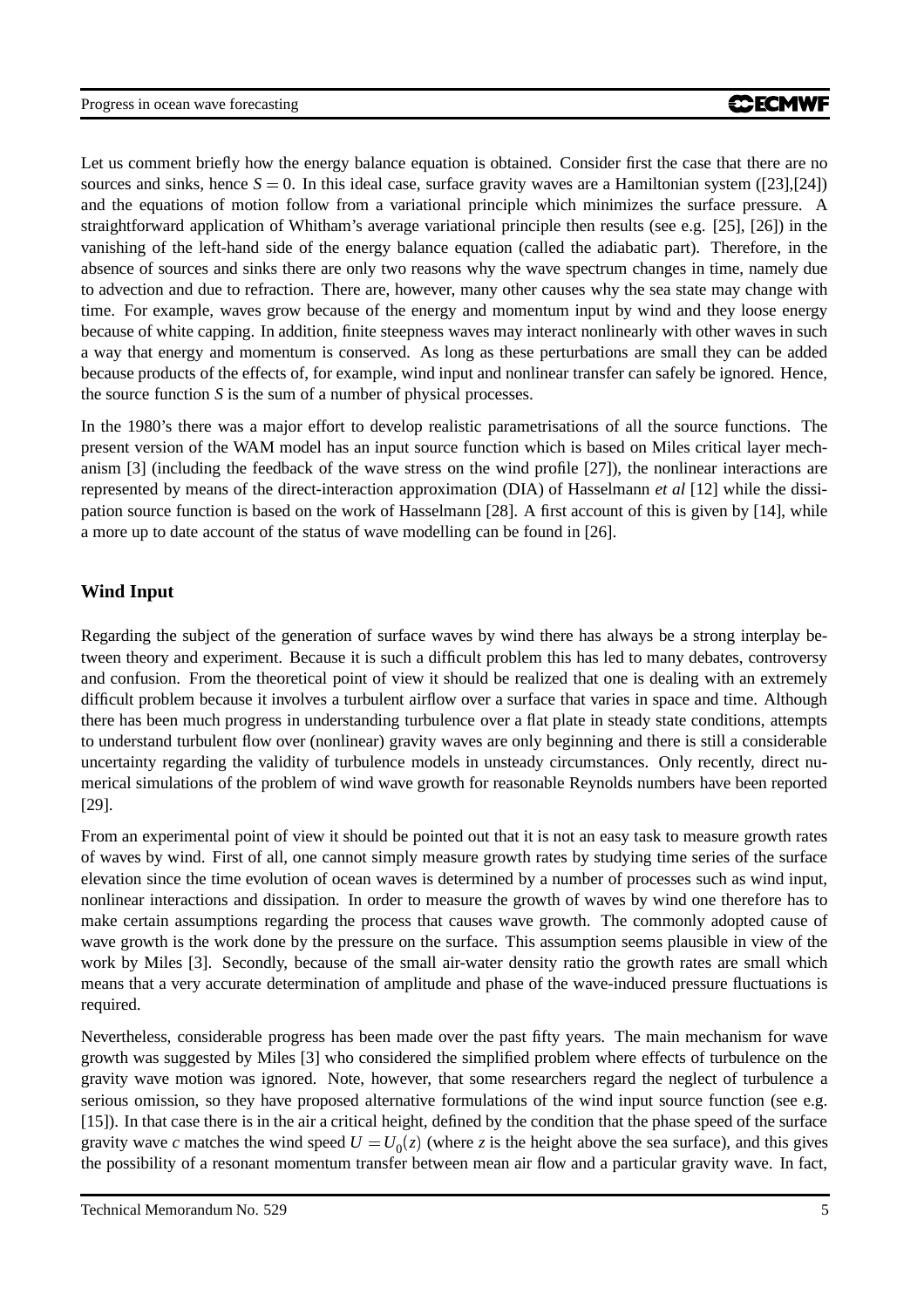it turns out that the growth rate of the waves by wind is proportional to the curvature in the wind profile at the critical height. The wind input source function becomes of the form

$$
S_{in} = \gamma N \tag{6}
$$

<span id="page-7-1"></span>where  $\gamma$  is the growth rate of the energy of the waves which is given by

<span id="page-7-2"></span>
$$
\gamma = \varepsilon \omega \beta (u_*/c)^2 \cos^2(\theta - \phi), \ |\theta - \phi| < \pi/2. \tag{7}
$$

Here,  $\omega = \Omega$  is the angular frequency,  $\varepsilon$  the air-water density ratio, which is a small number typically of the order of  $10^{-3}$  $10^{-3}$  $10^{-3}$ , and  $\beta$  is the so-called Miles parameter.<sup>3</sup> In Eq. [\(7\)](#page-7-1) the strength of the wind is expressed in terms of the friction velocity  $u_* = \tau^{1/2}$  where the kinematic stress  $\tau$  gives the total loss of momentum from air to water. Finally,  $\theta$  is the direction in which the waves propagate and  $\phi$  is the wind direction.

According to the dispersion relation short gravity waves have a lower phase speed than long gravity waves, and as a consequence from Eq. [\(7\)](#page-7-1) it follows that short waves grow the fastest. In addition, according to Eq. [\(7\)](#page-7-1) only those waves are affected by wind that have a phase speed with a component in the wind direction. Possible small damping effects for waves propagating against the wind are ignored by this formulation.

The growth rate is found to be proportional to the total stress  $\tau$ . Now, part of the total stress, called the waveinduced stress  $\tau_w$ , is caused by the momentum transfer from the air to the waves, while the remainder is due to the slowing down of the air by turbulent transport  $(\tau_t)$  and viscosity  $(\tau_v)$ . In other words,

$$
\tau = \tau_w + \tau_t + \tau_v. \tag{8}
$$

Here, the wave-induced stress is simply given by the rate of change in time of the wave momentum due to wind, or,

$$
\tau_w = \int d\mathbf{k} \, \mathbf{k} \frac{\partial}{\partial t} N \bigg|_{wind} = \int d\mathbf{k} \, \mathbf{k} S_{in}
$$
\n(9)

where  $S_{in}$  is given by Eqns. [\(6\)](#page-7-2)-[\(7\)](#page-7-1). Therefore, the total stress depends on the rate of change of the sea state, and, since the growthrate depends on the total stress a definite answer for the growthrate of the wind waves can only be obtained by iteration. In other words, there is a mutual two-way interaction between wind and waves, and for this reason ECMWF runs, since June 1998, a coupled weather-ocean wave forecasting system. More details regarding the theory of wind-wave interaction can be found in Janssen [26] where also the impact of the sea state dependent momentum transfer on weather and wave forecasting is discussed.

Miles' theory of wind-wave generation has been critized in the past for being simplistic, as for example effects of turbulence on the wave-induced motion in the air were disregarded. Recently, evidence in favour of the critical layer approach was presented in literature. First, Sullivan *et al.* [29] studied the growth of waves by wind in the context of an eddy-resolving numerical model. Although the Reynolds number was, compared to nature, too small by an order of magnitude, clear evidence for the existence of a critical layer was found for a wide range of dimensionless phase speeds. As expected from the Miles mechanism, a rapid fall-off of the wave-induced stress was seen at the critical layer. Furthermore, nowadays, there is even direct evidence of the existence and relevance of the critical layer mechanism from in-situ observations [30] obtained from FLIP (a FLoating Instrument Platform created by two Scripps scientists some 40 years ago). This is quite a challenge because one has to extract a relatively small wave-coherent signal from a noisy signal. Nevertheless, for the range  $16 < c/u_* < 40$ , Hristov *et al.* [30] could see a pronounced cat's-eye pattern around the critical height where the wave-induced stress showed a jump. There was good agreement between observed and modelled waveinduced profiles. Note that it is not clear from observations whether there is a critical layer for dimensionless

<span id="page-7-0"></span><sup>&</sup>lt;sup>3</sup>The parameter  $\beta$  follows from an eigenvalue problem for the wave-induced velocity in the air, and is for short waves fairly constant.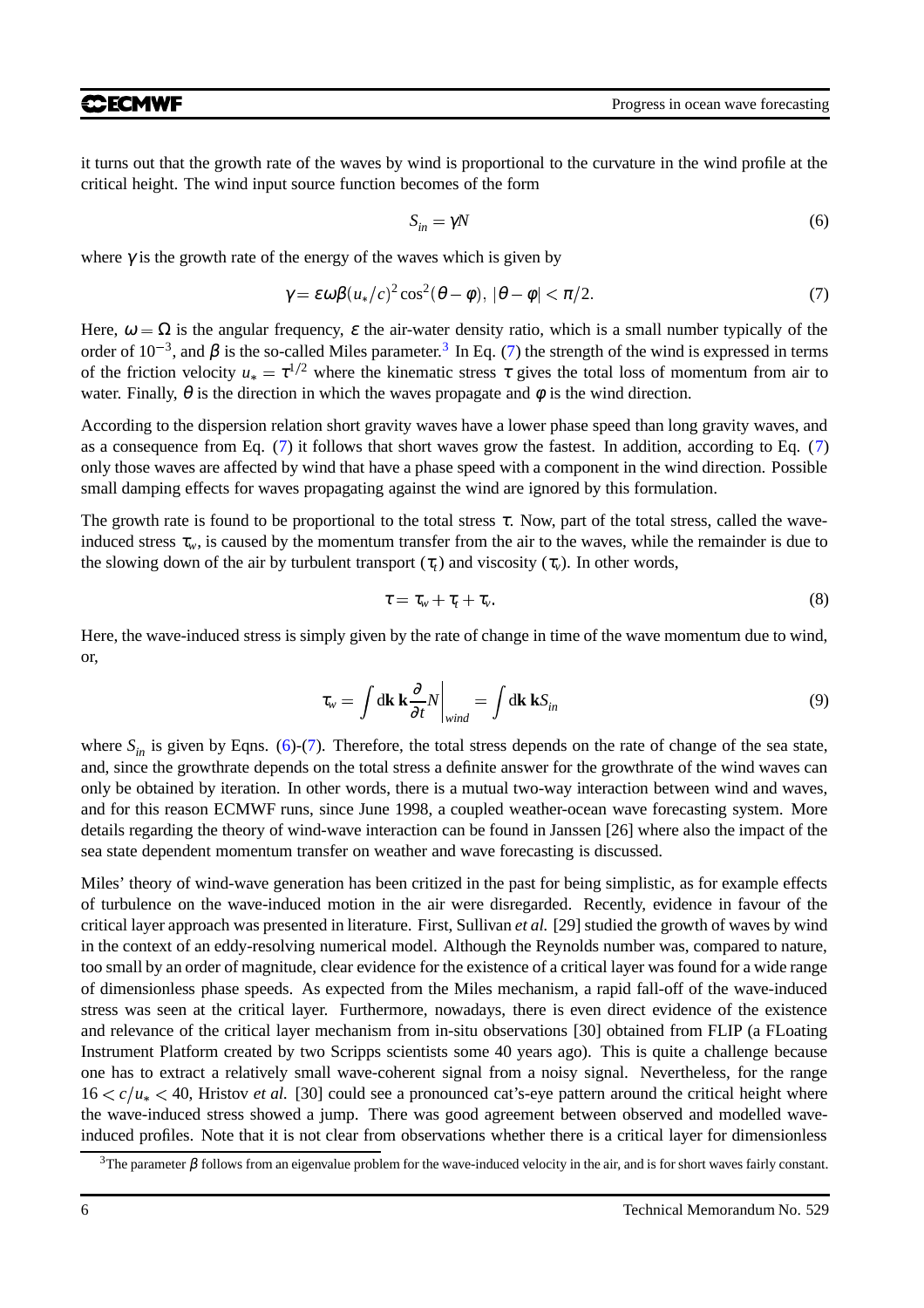phase speeds less than 16. These conditions can only be observed when measurements are taken close enough to the ocean surface, in between the ocean waves.

As already pointed out, the momentum transfer from the air to the waves may be a function of the sea state itself, so that a strong coupling between the turbulent boundary layer and the surface waves is expected. Observations confirm this expectation. Measurements from dedicated field campaigns reported in, for example, [31], [32], [33] and [34] indicate that the momentum transfer is sea-state dependent and that it therefore makes sense to tightly couple a weather forecasting model and a wave forecasting model. However, Miles theory and the idea of two-way interaction have only been validated for fairly moderate wind speeds, say up to 20 m/s. For really strong wind cases, such as occur in hurricanes, one enters a new regime. In those cases the ocean surface is, because of very frequent breaking waves, not well-defined. The associated spray production may play an important role because a very stable layer of 'air' is formed close to the surface which may suppress the air turbulence. Other effects, such as air-flow separation may play a role as well. Clearly, it is not easy to obtain reliable observations in these circumstances and because of all these complications wave growth by wind and the associated momentum transfer for strong winds is still an active area of research.

# **Nonlinear four-wave interactions**

Ocean waves may be regarded most of the time as weakly nonlinear, dispersive waves. Because of this there is a small parameter present which permits to study the effect of nonlinearity on wave evolution by means of a perturbation expansion with starting point linear, freely propagating ocean waves. In addition, it should be pointed out that the subject of nonlinear ocean waves has conceptually much in common with nonlinear wave phenomena arising in diverse fields such as optics and plasma physics. In particular, since the beginning of the 1960's many people have contributed to a better understanding of the properties of nonlinear waves, and because of the common denominater we have seen a relatively rapid progress in the field of nonlinear ocean waves.

In fact, the study of nonlinear effects on deep-water gravity waves started in the 19th century with the important contribution of Stokes [35]. He considered a single wave of permanent shape and was able to find the effects of finite amplitude on the dispersion relation by means of a so-called singular perturbation technique. In hindsight, he may be regarded as the 'father' of the renormalization technique – nowadays so popular in particle physics – because he found the dispersion relation of finite amplitude gravity waves by renormalization of the acceleration of gravity *g*. Later, Levi-Civita [36] proved the convergence of the Stokes series solution.

In 1965 Lighthill [37] discovered, using Whitham's variational approach, that a nonlinear, deep-water gravity wave train is unstable to modulational perturbations, giving rise to a deeply modulated wave train, hence focussing wave energy in space and time, and as a consequence the growth of sidebands in the corresponding spectrum. This instability may be regarded as a special case of a four-wave interaction process, which, as we will see, plays an important role in the physics of ocean waves. In the field of fluid dynamics this instability is nowadays known as the Benjamin-Feir instability, because Benjamin and Feir [38] were the first to give experimental evidence of its existence. In other fields it is referred to as the modulational instability or sideband instability.

Wave forecasting is about a description of the average sea state. As already discussed, one is then interested in a statistical description of the sea surface, which means one is concerned with the evolution of the energy of an ensemble of waves. Although for extreme events, such as occur in the presence of freak waves, there is a need for information on the phases of the waves it is noted that the prediction of the phase of the individual waves is a hopeless adventure. First, we have no observations of the initial phases of the waves, and, second, long-time integrations of the deterministic evolution equations exhibit features of chaotic behaviour [39]. In other words,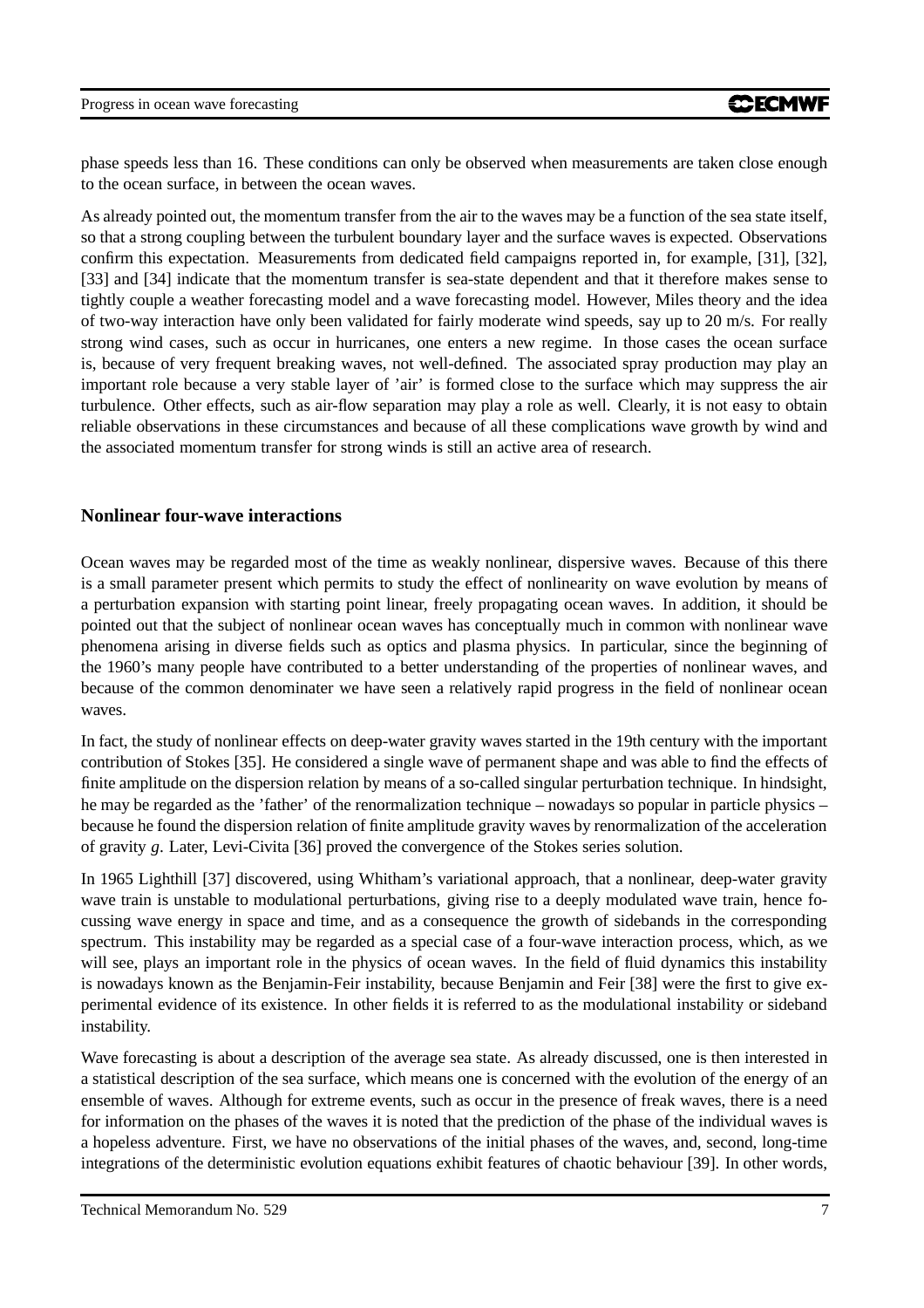#### **CCECMWF**

after a finite time the phases of the waves will show a very sensitive dependence on the initial conditions, and therefore in practice they are not predictable.

Let us briefly describe how to obtain from the deterministic evolution equations an equation for the ensemble averaged wave spectrum. Introduce the Fourier transform  $\hat{\eta}$  of the surface elevation  $\eta$ 

$$
\eta(\mathbf{x},t) = \int d\mathbf{k} \; \hat{\eta}(\mathbf{k},t) \; e^{i\mathbf{k}\cdot\mathbf{x}} \tag{10}
$$

As the action is the basic variable for waves we transform to action variables  $a(\mathbf{k})$ 

$$
\hat{\eta}(\mathbf{k}) = \left(\frac{k}{2\omega}\right)^{1/2} [a(\mathbf{k}) + a^*(-\mathbf{k})].
$$
\n(11)

<span id="page-9-0"></span>This is then substituted in the Hamilton equations of motion, and, when truncated to third order in amplitude, results in a nonlinear set of equations for the action variable *a*, which is known as the Zakharov equation [24]. The general form of this equation is

$$
\frac{\partial a_1}{\partial t} + i\omega_1 a_1 = -i \int d\mathbf{k}_{2,3,4} T_{1,2,3,4} a_2^* a_3 a_4 \delta_{1+2-3-4},\tag{12}
$$

where we have introduced the short hand notation  $a_1 = a_1(\mathbf{k}_1)$ ,  $d\mathbf{k}_{2,3,4} = d\mathbf{k}_2 d\mathbf{k}_3 \mathbf{k}_3$ ,  $\delta_{1+2-3-4} = \delta(\mathbf{k}_1 + \mathbf{k}_2 - \mathbf{k}_3)$  $\mathbf{k}_3 - \mathbf{k}_4$ ), etc.. The interaction coefficient  $T_{1,2,3,4}$  is given by [40]. The interaction coefficient enjoys a number of symmetry conditions, of which the most important one is  $T_{1,2,3,4} = T_{3,4,1,2}$ , because this condition implies that the evolution equation is Hamiltonian.

The Zakharov equation tells us that the amplitude  $a_1$  only changes when one can find three other waves in such a way that the resonance condition in wavenumber space,  $\mathbf{k}_1 + \mathbf{k}_2 - \mathbf{k}_3 - \mathbf{k}_4 = 0$ , is satisfied. Hence, it is a 'classical' form of a four-wave interaction process. Nowadays, many properties of Eq. [\(12\)](#page-9-0) have been studied, and it turns out that this equation gives a fair description of the stability properties of surface gravity waves both in deep water [41] and in shallow water [42]. It is therefore a good starting point for a statistical description of the sea state.

For a homogeneous sea,<sup>[4](#page-9-1)</sup> the action density spectrum  $N(\bf{k})$  is now related to the second moment  $\langle a_1 a_2^* \rangle$  in the following fashion

$$
\langle a_1 a_2^* \rangle = N(\mathbf{k}_1) \delta(\mathbf{k}_1 - \mathbf{k}_2), \tag{13}
$$

where the angle brackets denote an ensemble average. The equation for the second moment now follows by differentiating  $\langle a_1 a_2^* \rangle$  with respect of time and by applying the Zakharov equation to eliminate the time derivatives of  $a_1$  and  $a_2^*$ . Because of nonlinearity the evolution of the second moment involves the fourth moment, and, similarly the equation for the fourth moment involves the sixt moment. In this way an infinite hierarchy of equations is found, and in order to close the hierarchy additional assumptions need to be made. Hasselmann [43] argued convincingly that for ocean waves it is appropriate to make the assumption of a near-Gaussian, homogeneous wave field (also known as the Random Phase Approximation). For a Gaussian sea state higher order moments may be expressed in terms of the second moment, thus achieving closure of the hierarchy. The resulting evolution equation becomes

$$
\frac{\partial}{\partial t}N_1 = 4\pi \int d\mathbf{k}_{2,3,4} |T_{1,2,3,4}|^2 \Delta_{1+2-3-4} \left[ N_3 N_4 (N_1 + N_2) - N_1 N_2 (N_3 + N_4) \right],\tag{14}
$$

<span id="page-9-2"></span>where we introduced the abbreviation  $\Delta_{1+2-3-4} = \delta_{1+2-3-4} \delta(\omega_1 + \omega_2 - \omega_3 - \omega_4)$ . For gravity waves this evolution equation was first obtained by Hasselmann [43] and we will refer from now to it as the Hasselmann

<span id="page-9-1"></span><sup>&</sup>lt;sup>4</sup>A seastate is regarded as homogeneous when the spatial correlation function only depends on the distance between the two points of interest.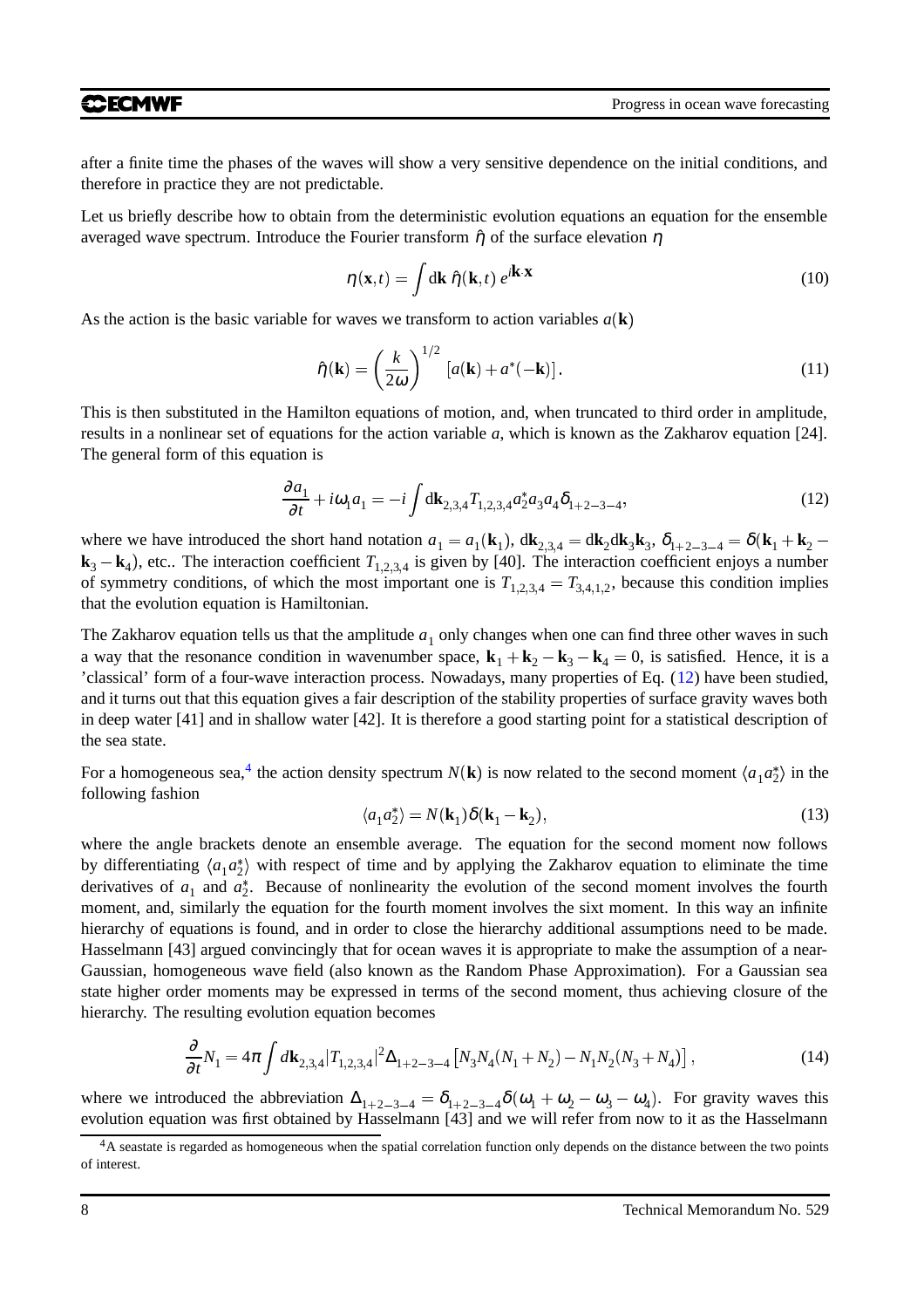equation. Accordingly, the action density is seen to change in time owing to *resonant* four-wave interactions only, where the resonance conditions follow from the vanishing of the arguments of the Dirac δ-functions:  $\omega_1 + \omega_2 = \omega_3 + \omega_4$ , and  $\mathbf{k}_1 + \mathbf{k}_2 = \mathbf{k}_3 + \mathbf{k}_4$ .

The Hasselmann equation has the desirable property that the action density, being a positive quantity, remains positive for all time. Furthermore, the two scalar quantities total action and energy and one vector quantity wave momentum are conserved by the resonant four wave interactions. Finally, there is a principle of detailed balance as action momentum and energy are conserved for each resonant interaction quadruplet separately.

The evaluation of the exact expression of the nonlinear transfer is, however, time consuming, and even with present-day computing power it is operationally not feasible to evaluate the nonlinear interactions on a global scale (A typical global application of a wave prediction system has of the order  $10<sup>5</sup>$  number of gridpoints, while the wave spectrum has 30 frequencies and 24 directions). Therefore, a parametrization of this nonlinear effect is required. To date, the most succesful attempt is the work of Hasselmann *et al.* [12] who introduced the DIA. Essentially, guided by the principle of detailed balance, the nonlinear energy transfer is determined for each wave component by choosing one representative quadruplet (and its mirror image). Of course, there is still active research on obtaining a more accurate approximation to the nonlinear four-wave interactions, but the DIA is nowadays still used by the majority of third-generation wave models.

To what extent is there experimental evidence for the nonlinear transfer for surface gravity waves. To our knowledge there is no direct evidence in the field for the resonant transfer because nonlinear interaction is a fast process that cannot be isolated from the action of wind input and dissipation. In the laboratory, the four-wave interaction process can be studied in isolation and for particular choices of the wavenumbers McGoldrick *et al.* [44] carried out a series of careful measurements which revealed the existence of resonant interaction in agreement with the analytical results obtained by Phillips [45]. Another example is the Benjamin-Feir instability which is a degenerate case of four-wave interaction, where  $\mathbf{k}_1 = \mathbf{k}_2$  is given by the carrier wavenumber  $\mathbf{k}_0$ , while the wavenumbers  $\mathbf{k}_3$  and  $\mathbf{k}_4$  are given by the sideband wavenumbers  $\mathbf{k}_0(1 \pm \varepsilon)$  which need to be sufficiently close to the carrier wavenumber in order to get instability. There is also evidence from numerical simulations that supports Hasselmann's theory. Tanaka [46] simulated the evolution of a continuous spectrum using the Hamilton equations in two dimension truncated to third order in amplitude and satisfactory agreement was obtained, while Janssen [47] did Monte Carlo simulations with the one-dimensional version of the Zakharov equation and found good agreement with Hasselmann's theory provided the effects of near-resonant interactions were taken into account as well.

#### **Dissipation**

Waves may loose energy continuously by viscous dissipation and by the highly intermittant process of wave breaking. In addition, the (small-scale) breaking waves generate eddies in the surface layer of the ocean. These eddies may give rise to damping of the longer ocean waves. Furthermore, ocean waves may loose energy because of the generation of organized motions in the ocean such as Langmuir circulations and in the presence of a vertical shear in the current.

Understanding and modelling of the wave breaking process is of importance in achieving an accurate representation of the principal sink in the action balance equation. Unfortunately, even nowadays there has not been much progress in obtaining a convincing model of dissipation caused by wave breaking or white capping. This should not come as a surprise, because wave breaking is a truly nonlinear phenomenon that cannot be captured by the usual perturbation techniques. A straightforward theoretical approach seems therefore not possible. Although there has been considerable progress in the numerical modelling of breaking of individual waves, it is hard to see how these results may be extended to the general case of a random wave field.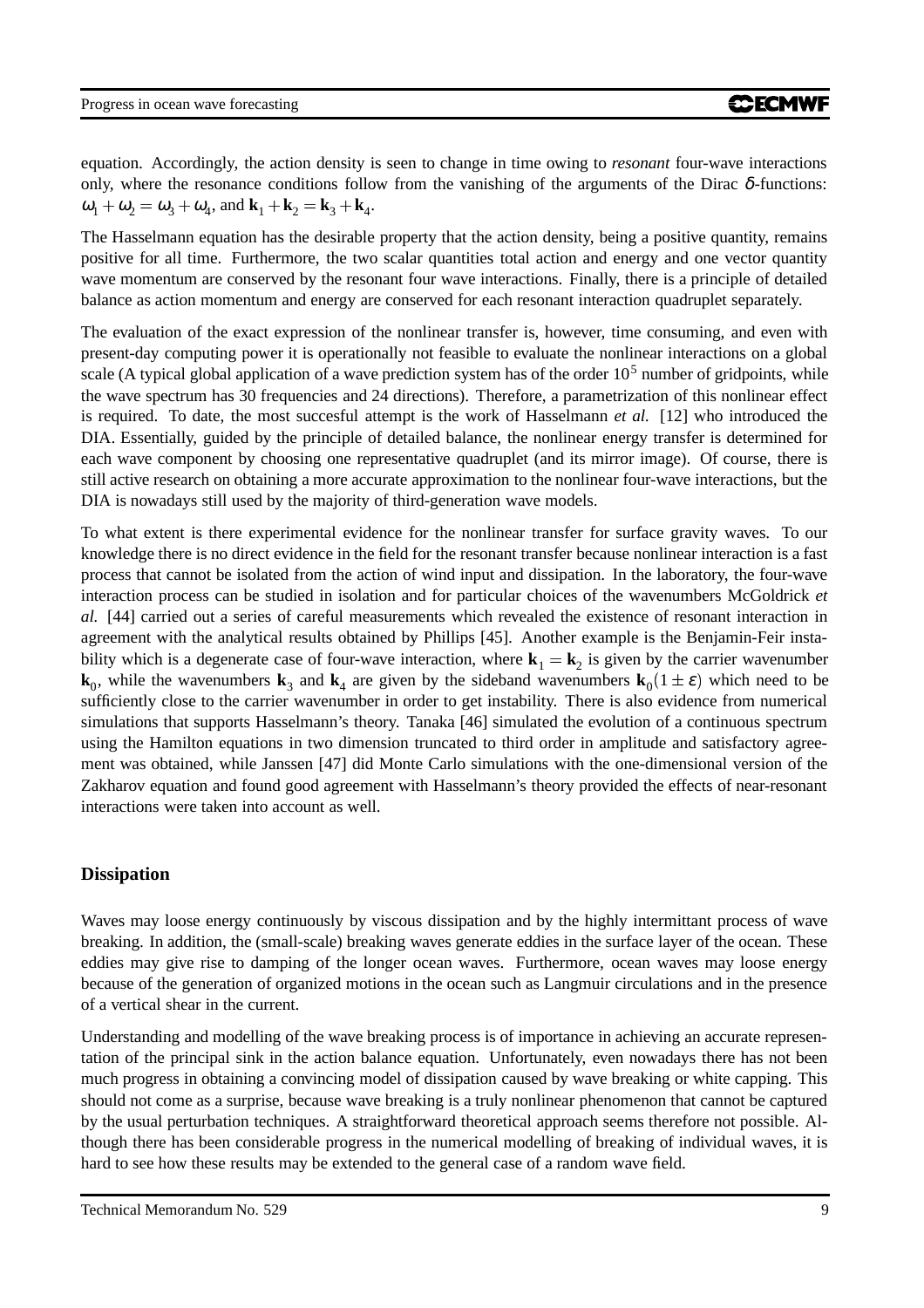### **CCECMWF**

Nevertheless, there has been progress in modelling dissipation by whitecaps in a semi-empirical manner. The most prominent approach is from Hasselmann [28]. The assumptions behind Hasselmann's white cap model are that the white caps can be treated as a random distribution of perturbations, which are formally equivalent to pressure pulses, and that the scales of the white caps in space and time are small compared to the scales of the associated wave. The theoretical development consists of two steps. First, it is shown that all processes that are weak-in-the-mean, even if they are strongly nonlinear locally, yield source functions which are quasi-linear in lowest approximation. The source function consists of the spectrum at the wavenumber considered multiplied by a factor which is a functional of the entire wave spectrum. Introducing the zeroth moment of the wave spectrum *F*, [5](#page-11-0)

$$
m_0 = \int d\mathbf{k} \, F(\mathbf{k}) \tag{15}
$$

the mean frequency  $\langle \omega \rangle$  is defined as,

<span id="page-11-2"></span>
$$
\langle \omega \rangle = \int d\mathbf{k} \,\omega F(\mathbf{k}) / m_0 \tag{16}
$$

and using a similar relation for the mean wavenumber  $\langle k \rangle$ , the final result is the following dissipation source function

$$
S_{ds} = -\gamma_d N,\tag{17}
$$

with

<span id="page-11-1"></span>
$$
\gamma_d = \beta \langle \omega \rangle \left( \langle k \rangle^2 m_0 \right)^m \left[ \frac{k}{\langle k \rangle} + a \left( \frac{k}{\langle k \rangle} \right)^2 + \dots \right],\tag{18}
$$

where in accordance with one's intuition the dissipation increases with increasing steepness parameter  $\langle k \rangle^2 m_0$ . Here, β, *a* and *m* are unknown constants which are determined in such a way that the observed spectral evolution (e.g. from JONSWAP [6]) is reproduced. The first rationale attempt to determine the unknown coefficients in the dissipation source function was reported in [10]. They started from the empirical expression for wind input of Snyder *et al.* [7], which was adapted to accomodate friction velocity scaling, whilst the exact form of Hasselmann's nonlinear transfer was taken. For a constant wind speed, the energy balance equation was integrated until stationary conditions were reached, and the unknown coefficients *m* and β were chosen in such a way that the equilibrium spectrum resembled the Pierson-Moskovitz [11] spectrum as closely as possible (note that in their work *a* was put to zero from the outset). The power *m* was found to be equal to 2 while the coefficient  $\beta$  was of the order of 3.

Evidence for or against the dissipation source function [\(17\)](#page-11-1) is hard to find, mainly because in the field it is difficult to study the dissipation process in isolation. Young and Babanin [48] studied an extreme shallow water case where more than 50% of the waves were breaking, and they found that indeed the dissipation is linear in the spectrum. Similarly, in another extreme case of wave propagation over an immersed bar, Battjes and Janssen [49] found that once the waves passed the bar there was a considerable breaking and the change of the spectrum was linear in the spectrum. Furthermore, using the dissipation source function it is possible to determine the whitecap fraction at the sea surface, a parameter which is easily detectable using a video camara. The modelled whitecap fraction turns out to be proportional to the steepness factor  $(\langle k \rangle^2 m_0)^m$  thus providing an independent check on the magnitude of the power *m* by comparison with field data. A number of independent field campaigns ([50], [51]) give a value for *m* of the order 2.

<span id="page-11-0"></span><sup>&</sup>lt;sup>5</sup>Note that a statistical measure of the wave height, called the significant wave height *H*<sub>S</sub>, is directly obtained from the zeroth moment as  $H_S = 4 (m_0)^{1/2}$ . This parameter is of primary concern in wave forecasting.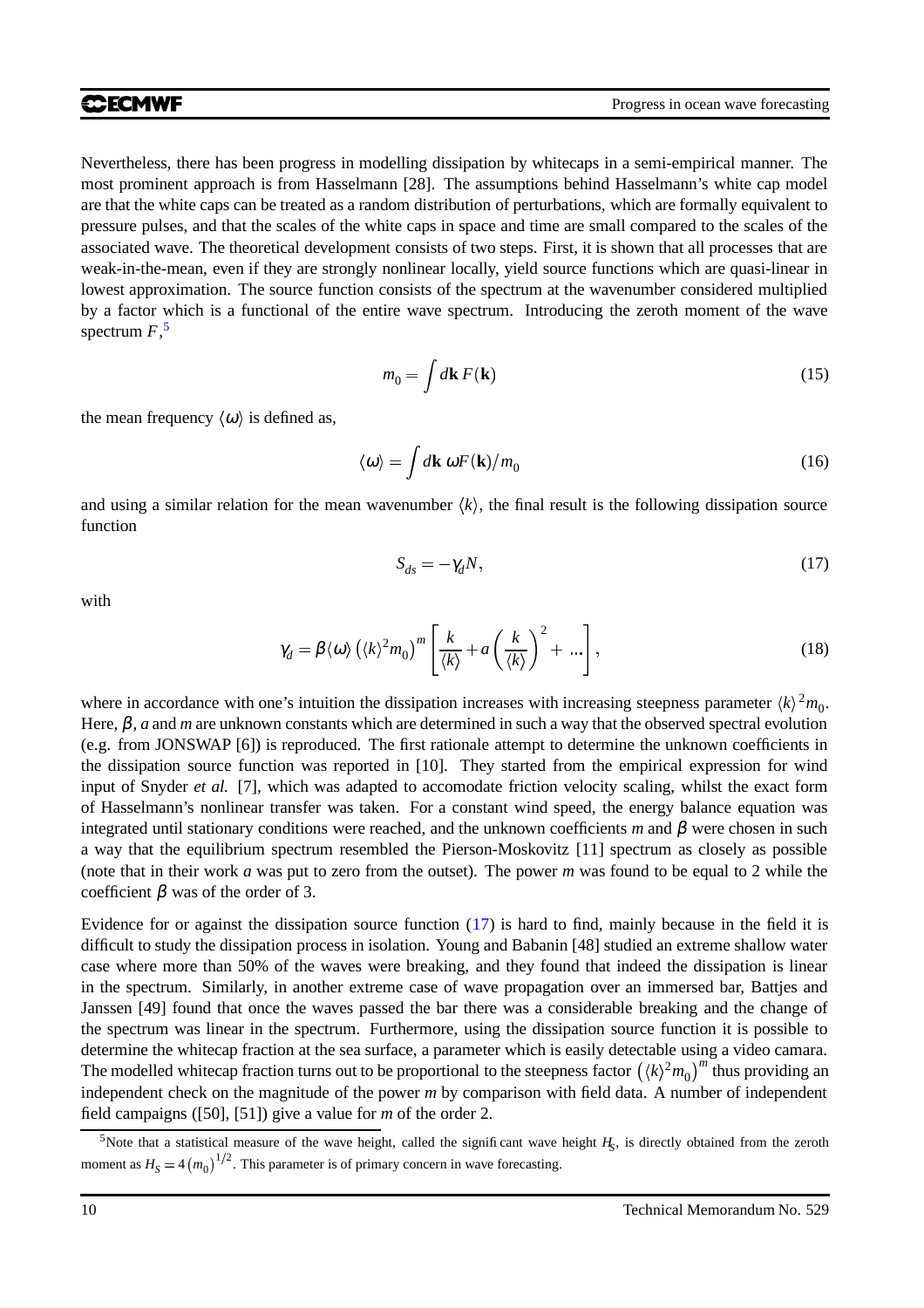To summarize the discussion on the source functions it is mentioned that in the field of ocean wave forecasting the nonlinear transfer is regarded to be well-known because it is based on a well-established approach. However, apart from numerical simulations, there is relatively little direct observational evidence on the the importance of nonlinear interactions in the field. The wind input source function is relatively well-known as well, because it compares favourably with field evidence of the rate of change of the wave spectrum by wind. The least known source function is the dissipation and in practice the parameters of the dissipation source function are tuned in such a way that the solution of the energy balance equation reproduces the observed evolution of the wave spectrum

#### **Energy balance for growing wind waves**

In this section we discuss the solution of the energy balance equation for the simple case of the generation of ocean waves by wind. To that end we will study the idealized situation of duration-limited wave growth (when a uniform and steady wind has blown over an unlimited ocean for time *t* after a sudden onset and starting from a flat, calm sea). The case of an unlimited ocean follows when the advection terms in the energy balance equation are switched off so that one can simulate the duration-limited case by means of a single grid point version of the model. In this fashion we manage to concentrate on the properties of the source functions of the energy balance equation.

Although from a theoretical point of view it is most natural to discuss the evolution of gravity waves in terms of the action density, in practice one observes the surface elevation spectrum  $F(f, \theta)$  where f is the frequency of the waves (it follows from the definition  $\omega = 2\pi f$ ) and theta is the propagation direction. The relation between action density and frequency spectrum follows from Eq. [\(2\)](#page-5-1) which is a relation in terms of wavenumber spectral densities. The conversion of wavenumber to frequency is achieved by making use of the dispersion relation, and the condition that energy is conserved during the transformation. The result is

$$
F(f,\theta) = \sigma N(f,\theta)/g,\tag{19}
$$

with  $\sigma$  the intrinsic frequency, and wave prediction models such as the WAM model have been formulated in terms of the frequency-direction spectrum  $F(f, \theta)$ . In the numerical model, the continuous spectrum is approximated by step functions that are constant in a frequency-direction bin. Present-day wave forecasting systems have typically  $N_{ang} = 24$  directions and  $N_{fre} = 30$  frequencies, hence per grid point we deal with 720 equations. The frequencies are on a logarithmic scale, with a relative frequency increment  $\Delta f/f = 0.1$ , spanning a frequency range  $f_{max}/f_{min} = (1.1)^{N_{fre}-1}$ . The logarithmic scale has been chosen to have a uniform relative resolution so that the low frequencies, which contain most of the energy, are well represented. The starting frequency is typically  $f_{min} = 0.03 - 0.04$  Hz.

The initial condition was a JONSWAP spectrum [6] with a high value of the peak frequency, giving a small value of the initial energy, of the order of a few cm. The energy balance equation was integrated using a 'fully' implicit scheme (see next section). The integration step was 15 min and the wind speed was chosen to be 18 45 m/s.

In Fig. [1](#page-13-0) we show the evolution in time of the one-dimensional frequency spectrum  $F(f)$ <sup>[6](#page-12-0)</sup> over the first 24 hours of the simulation. The evolution of the simulated frequency spectrum is in accord with the results found during the JONSWAP campaign. In particular, in the course of time a considerable downshift of the peak of the spectrum is seen, corresponding with the generation of longer waves, and, in addition a pronounced overshoot of the peak of the spectrum is noted. This latter feature is in agreement with the overshoot phenomenon observed

<span id="page-12-0"></span> $6$ The one-dimensional frequency spectrum is obtained from the two-dimensional frequency-direction spectrum by integration over direction.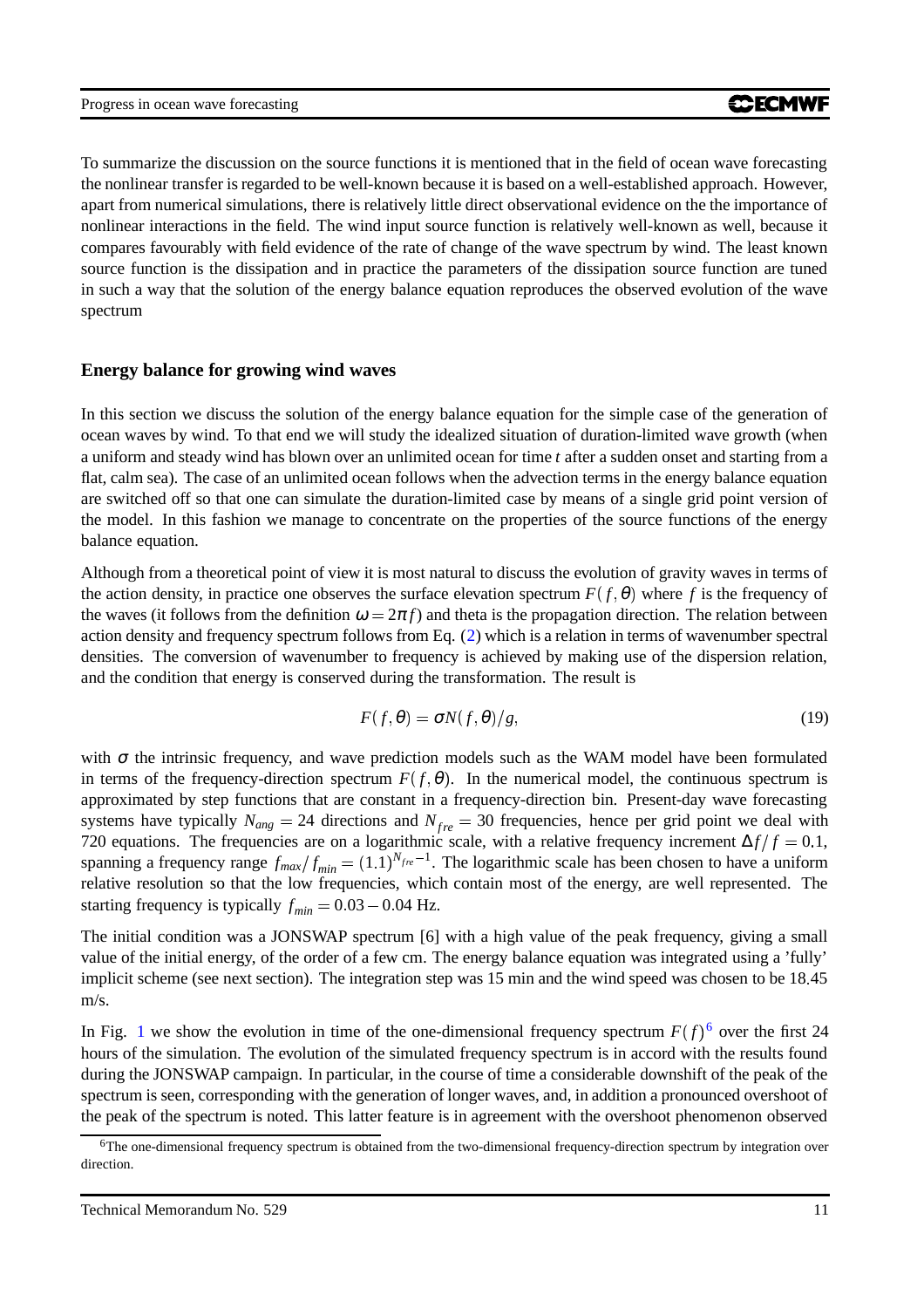

<span id="page-13-0"></span>*Figure 1: Evolution in time of the one-dimensional frequency spectrum according to the ECWAM model.*



<span id="page-13-1"></span>*Figure 2: The energy balance for young windsea at a duration of* 4 *h.*

by Barnett and Wilkerson [4]. These authors measured for growing wind waves the evolution in time of the energy of a single wave component. At that time the prevailing wisdom was that there were only two physical processes relevant, namely wind-wave generation and dissipation by whitecapping. Hence the expectation was that the energy in a frequency bin would first increase exponentially because of the action of wind (a linear phenomenon) until the waves became so steep that further growth was arrested by whitecapping. Surprisingly, rather than observing limit cycle behaviour, after an initial exponential growth phase a pronounced overshoot above the final time saturation limit was found.

In order to better understand the evolution of a gravity wave spectrum we need to study the source functions. To that end, the energy balance for young windsea (duration is 4 h) is shown in Fig. [2,](#page-13-1) by plotting the directional averages of  $S_{in}$ ,  $S_{nl}$ , and  $S_{ds}$  as function of frequency. As expected from the previous discussions the wind input is always positive, and the dissipation is always negative, while the nonlinear interactions show a three lobe structure of different signs.<sup>[7](#page-13-2)</sup> Therefore, the intermediate frequencies receive energy from the airflow which is

<span id="page-13-2"></span>The nonlinear transfer cannot have a two-lobe structure because the resonant-four wave interactions conserve the two scalar quan-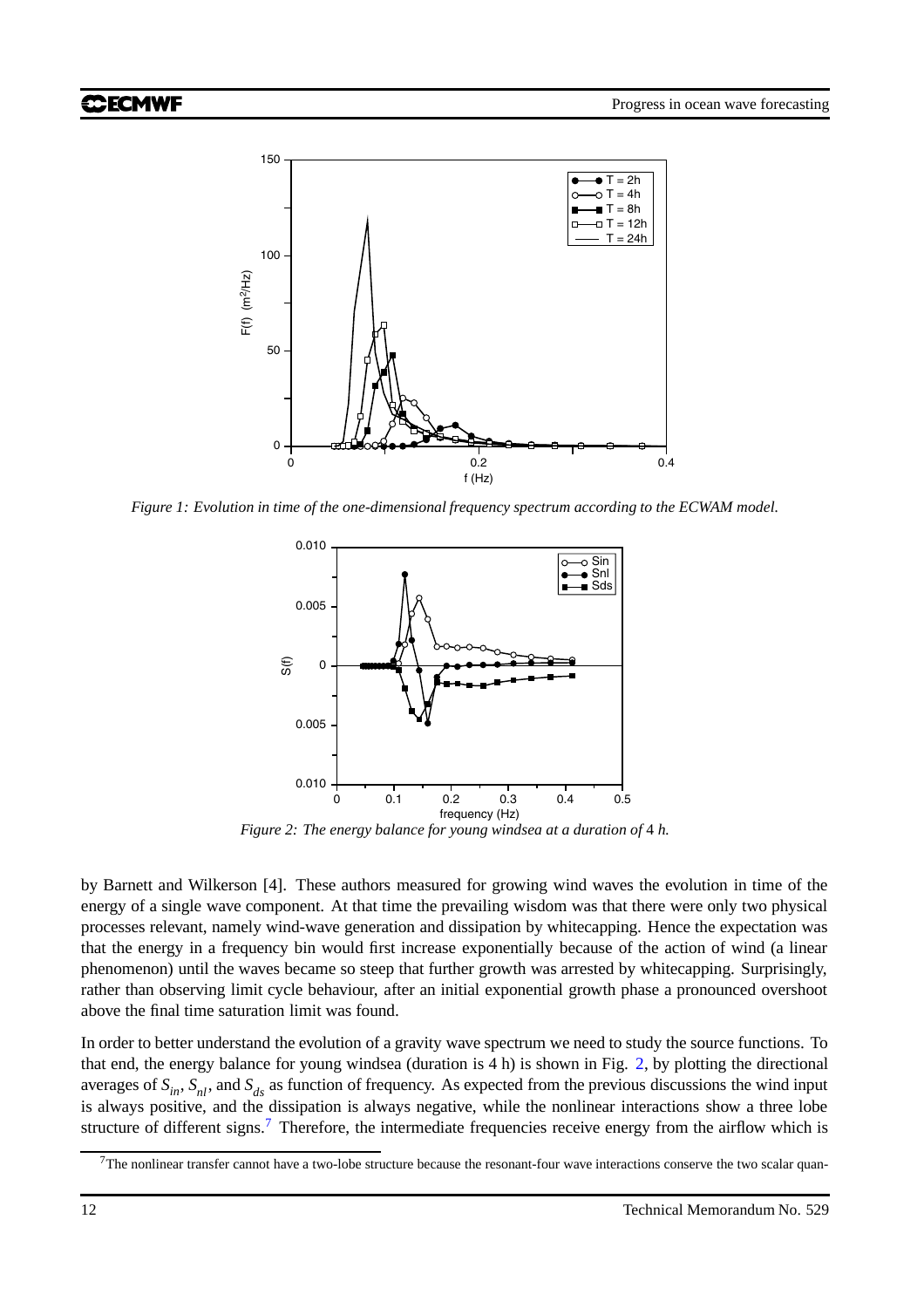transported by the nonlinear interactions towards the high and low frequencies. In the high frequency range the nonlinear energy flux maintains an equilibrium spectrum which has an  $f^{-4}$  shape [52], while in the lowfrequency range the nonlinear interactions maintain an 'inverse' energy cascade transferring energy towards the region just below the spectral peak, thereby shifting the peak of the spectrum towards lower frequencies. This frequency downshift is to a large extent determined by the shape and the magnitude of the spectral peak itself. For young windsea, having a narrow peak with a considerable peak enhancement, the rate of downshifting is considerable, while for gentle, old windsea this is much less so. In the course of time the peak of the spectrum gradually shifts towards lower frequencies (as may be seen from Fig. [1\)](#page-13-0) until the peak of the spectrum no longer receives input from the wind because these waves are running faster than the wind. Under these circumstances the waves around the spectral peak are subject to a considerable dissipation so that their steepness reduces. Consequently, because the nonlinear interactions depend on the steepness, the nonlinear transfer is reduced as well, with the result that slowly a quasi-equilibrium spectrum emerges. For old windsea the timescale of downshifting becomes larger than the typical duration of a storm so that for all practical purposes the windgenerated waves evolve towards a steady state.

# **3 Numerics of the energy balance equation**

In this Section numerical aspects of the action balance equation are discussed as they are implemented in the European Centre version of the WAM model (called ECWAM).

It is important to make a distinction between a prognostic part and a diagnostic part of the spectrum. An important reason to introduce a diagnostic part of the spectrum is efficiency: realizing that the high-frequency waves have short time scales the explicit solution of these short waves might require a short time step which may be too expensive. More importantly though, in the high-frequency range another wave breaking process becomes important, which is usually referred to as micro-scale breaking, which is difficult to model in terms of source functions. As already briefly mentioned in the discussion of the nonlinear transfer, nonlinear interactions will set up an energy cascade towards the high-frequencies which results in a quasi-equilibrium spectrum that has an  $f^{-4}$  shape. The consequence of this spectral shape is that the local wave steepness increases with increasing frequency. But this cannot continue indefinitely because for a certain frequency the local steepness will hit the breaking limit and consequently micro-scale wave breaking will occur. The corresponding spectrum has an  $f^{-5}$  shape [53] which has a local steepness which is independent of the frequency. Therefore, a transition from an  $f^{-4}$  to an  $f^{-5}$  spectrum is expected, which is in agreement with observational evidence of the highfrequency tail of the wave spectrum.

The prognostic part of the spectrum is now obtained by numerically solving the energy balance equation. It has *Nang* directions and *Nfre* frequencies, where the frequencies are on a logarithmic scale.

Beyond the high-frequency limit  $f_{hf}$  of the prognostic region of the spectrum an  $f^{-5}$  tail is added with the same directional distribution as the last band of the prognostic region. The diagnostic part of the spectrum is therefore given by

$$
F(f,\theta) = F(f_{hf},\theta) \left(\frac{f}{f_{hf}}\right)^{-5} \text{ for } f \ge f_{hf}.
$$
 (20)

The high-frequency limit is set as

$$
f_{hf} = \min\{f_{max}, 2.5\langle f \rangle_{ws}\},\tag{21}
$$

tities action and energy.

 $\Gamma$ echnical Memorandum No. 529 13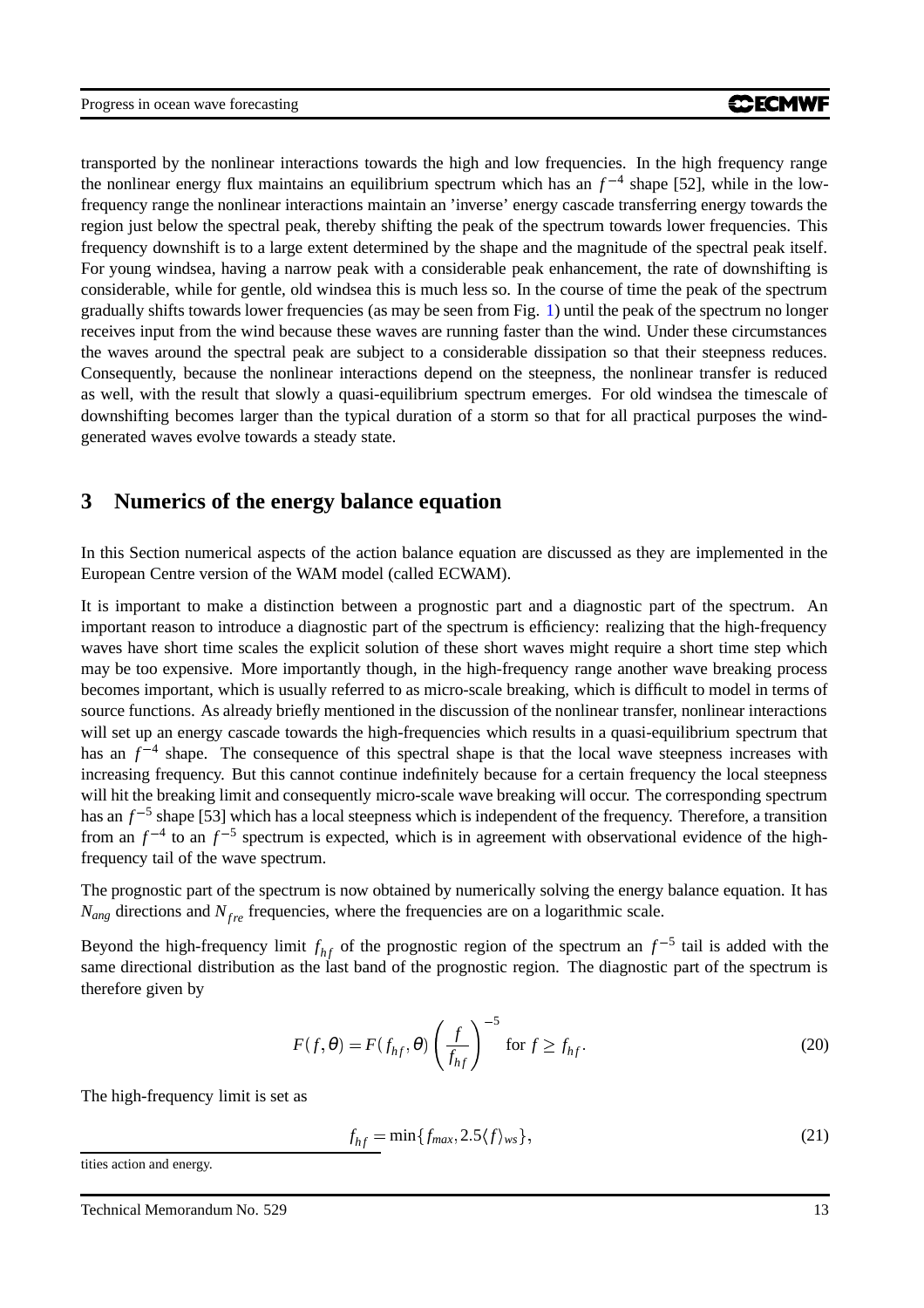# **CCECMWF**

where  $\langle f \rangle_{ws}$  is the mean frequency of the windsea part of the spectrum. A diagnostic tail is added for  $f \ge f_{hf}$ in order to compute the nonlinear energy transfer in the high-frequency part of the prognostic range and also to compute a number of integral quantities such as occur in the dissipation and wind input source function. Note that the contribution from the diagnostic tail to the total energy is normally small, but quantities such as the mean square slope and the wave-induced stress depend in a sensitive manner on the spectral tail.

The prognostic part of the spectrum is now obtained by numerically solving the energy balance equation. Let us now discuss the different numerical schemes that are used to integrate the source functions and the advective terms of the transport equation.

#### **Implicit scheme for the source functions**

The energy balance equation for the wave spectrum is evaluated in detail up to a high frequency cut-off  $f_{hf}$ . The high-frequency relaxation time scales are considerably shorter than the time scales of the energy-containing low-frequency waves, which are of main interest in practical applications. Hence, in the high-frequency region it is sufficient to determine the equilibrium level to which the spectrum adjusts in response to the slowly changing low-frequency waves. Implicit integration schemes whose time step are matched to the evolution of the low-frequency waves meet this requirement automatically: for the low-frequency waves the integration scheme yields the same results as a simple forward integration scheme, while for the high-frequencies the method gives the slowly varying equilibrium spectrum ([13], [14]).

The implicit difference equations (leaving out the advection terms) are given by

<span id="page-15-0"></span>
$$
F_{n+1} = F_n + \Delta t \left( \alpha S_{n+1} + (1 - \alpha) S_n \right) \tag{22}
$$

where  $\Delta t$  is the time step and the index *n* refers to the time level. The parameter  $\alpha$  is a constant. If the source terms depend linearly on *F* then for a stable numerical scheme  $\alpha$  should be at least 1/2. For a linear source term it is straightforward to solve Eq.  $(22)$  directly for the spectrum  $F_{n+1}$ .

However, none of the source terms are linear. Therefore, a Taylor expansion

<span id="page-15-1"></span>
$$
S_{n+1} = S_n + \frac{\partial S_n}{\partial F} \Delta F \tag{23}
$$

is introduced. The functional derivative in [\(23\)](#page-15-1) can be divided into a diagonal matrix  $\Lambda_n$  and a nondiagonal remainder *Rn*,

<span id="page-15-2"></span>
$$
\frac{\partial S_n}{\partial F} = \Lambda_n + R_n. \tag{24}
$$

Trial computations (cf. [13], [14]) indicated that the off-diagonal contributions were generally small for not too large time step. Disregarding these contributions and substitution of [\(24\)](#page-15-2) and [\(23\)](#page-15-1) into [\(22\)](#page-15-0) gives realizing that *S* may depend on the friction velocity at time level  $n + 1$ ,

$$
\left[1 - \alpha \Delta t \Lambda_n(u_*^{n+1})\right] \Delta F = \Delta t \left[ (1 - \alpha) S_n(u_*^n) + \alpha S_n(u_*^{n+1}) \right],\tag{25}
$$

where  $\Delta F = F_{n+1} - F_n$  is the increment in the spectrum owing to the physics. As a consequence, the increment ∆*F* becomes

$$
\Delta F = \frac{\Delta t \left[ (1 - \alpha) S_n(u_*^n) + \alpha S_n(u_*^{n+1}) \right]}{[1 - \alpha \Delta t \Lambda_n(u_*^{n+1})]}.
$$
\n(26)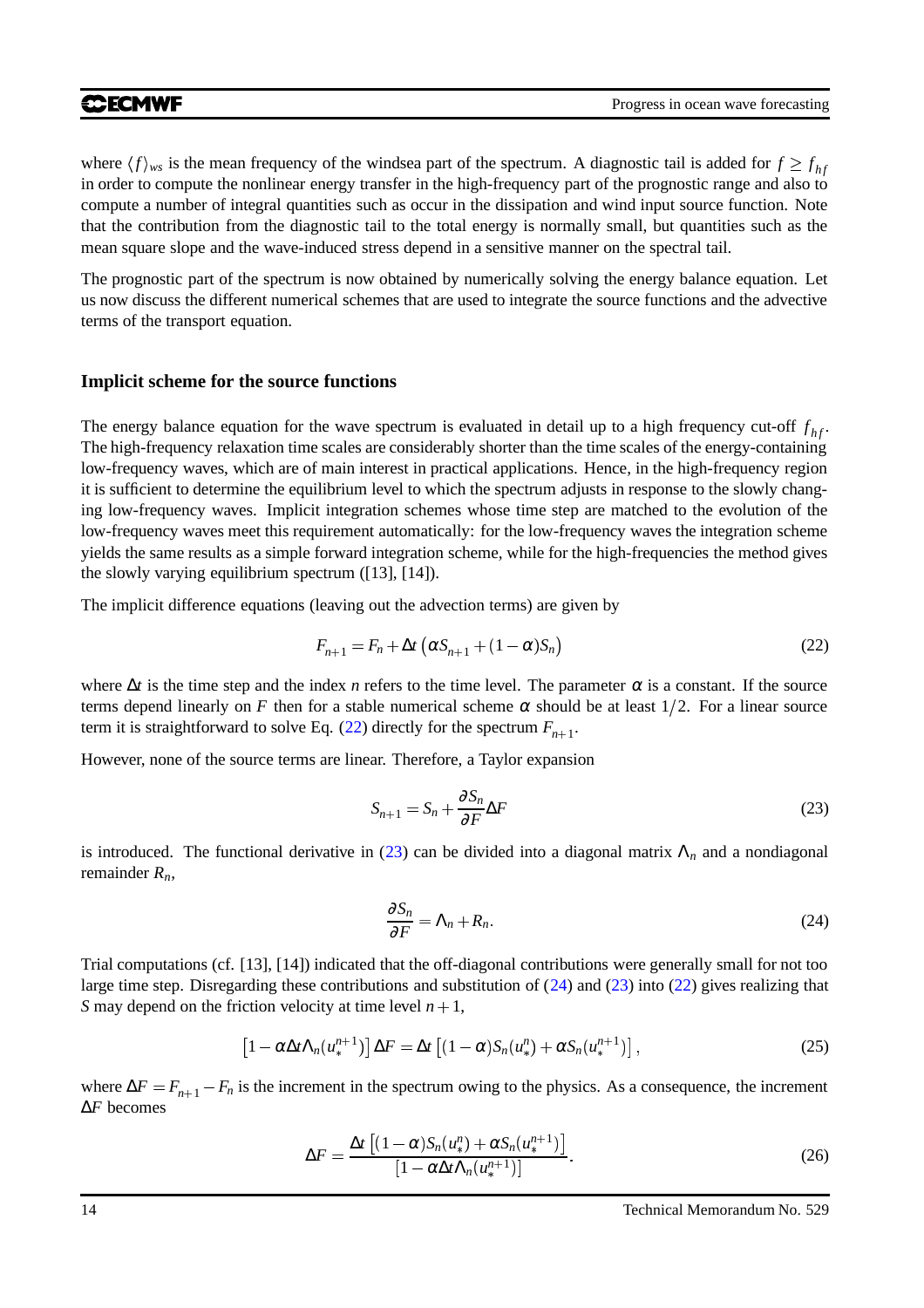Originally, we took the marginally stable choice  $\alpha = 1/2$ , however, Hersbach and Janssen [54] noted the occurrence of numerical noise and therefore suggested the use of a fully-implicit scheme with  $\alpha = 1$ . For this choice of  $\alpha = 1$  Eq. [\(27\)](#page-16-0) becomes

<span id="page-16-0"></span>
$$
\Delta F = \frac{\Delta t S_n(u_*^{n+1})}{1 - \Delta t \Lambda_n(u_*^{n+1})},\tag{27}
$$

which gives a considerable simplification because only the source term with  $u_* = u_*^{n+1}$  needs to be evaluated in addition to the diagonal part of its functional derivative.

Nevertheless, in practice, numerical instability is found in the early stages of wave growth. This is either caused by the neglect of the off-diagonal contributions of the functional derivative or more likely by the fact that the solution may not always be close to the attractor of the complete source function. Therefore, a limitation on spectral change needs to be introduced; for details see [54].

#### **Advective terms**

The advective terms in the energy balance equation have been written in the flux form. As an illustration we shall consider the one-dimensional advection equation

<span id="page-16-2"></span>
$$
\frac{\partial F}{\partial t} = -\frac{\partial \Phi}{\partial x},\tag{28}
$$

with flux  $\Phi = v_g F$ , since the generalization to four dimensions  $\lambda$ ,  $\phi$ ,  $\theta$  and  $\omega$  is obvious. A number of alternative propagation schemes have been tested by different groups in the past decade. Examples are firstorder upwinding schemes, a second order leap frog scheme, semi-Lagrangian schemes, third-order schemes, etc., therefore there exists a considerable amount of experience with discretization of the advection equation. However, none of the schemes give satisfactory results unless special measures are taken. In fact, a propagation scheme with vanishingly small errors would give poor results for sufficiently large propagation times since it would not account for the dispersion associated with the finite resolution of the wave spectrum in frequency and direction (the so-called *Garden-Sprinkler effect*).

In order to explain the Garden-Sprinkler effect, let us study the evolution in space and time of one spectral bin having a width  $\Delta f$ ,  $\Delta \theta$ ,

$$
\frac{\partial F}{\partial t} + v_g \frac{\partial F}{\partial x} = 0,\tag{29}
$$

where we have taken a group speed which is independent of the spatial coordinate *x*. For the initial condition

$$
F(x,0) = f(x) \tag{30}
$$

it is straightforward to solve for the evolution of the wave spectrum. The solution becomes

<span id="page-16-1"></span>
$$
F(x,t) = f(x - v_g t) \tag{31}
$$

hence the waves with group speed  $v_g$  propagate over the surface with a spatial distribution that does not change its shape. Since this is a linear problem, the solution for an arbitrary number of spectral bins is obtained by summation of the solution [\(31\)](#page-16-1) for different group velocity. Consider the solution for two neighbouring frequency bins and suppose that the two bins have equal spatial distribution of the box type with width ∆*x*, where  $\Delta x$  is the spatial resolution. Clearly, after a finite time  $\tau_s$  there is a separation of the two pulses which is determined by the difference in group velocity and the spatial width. Assuming that the frequency increment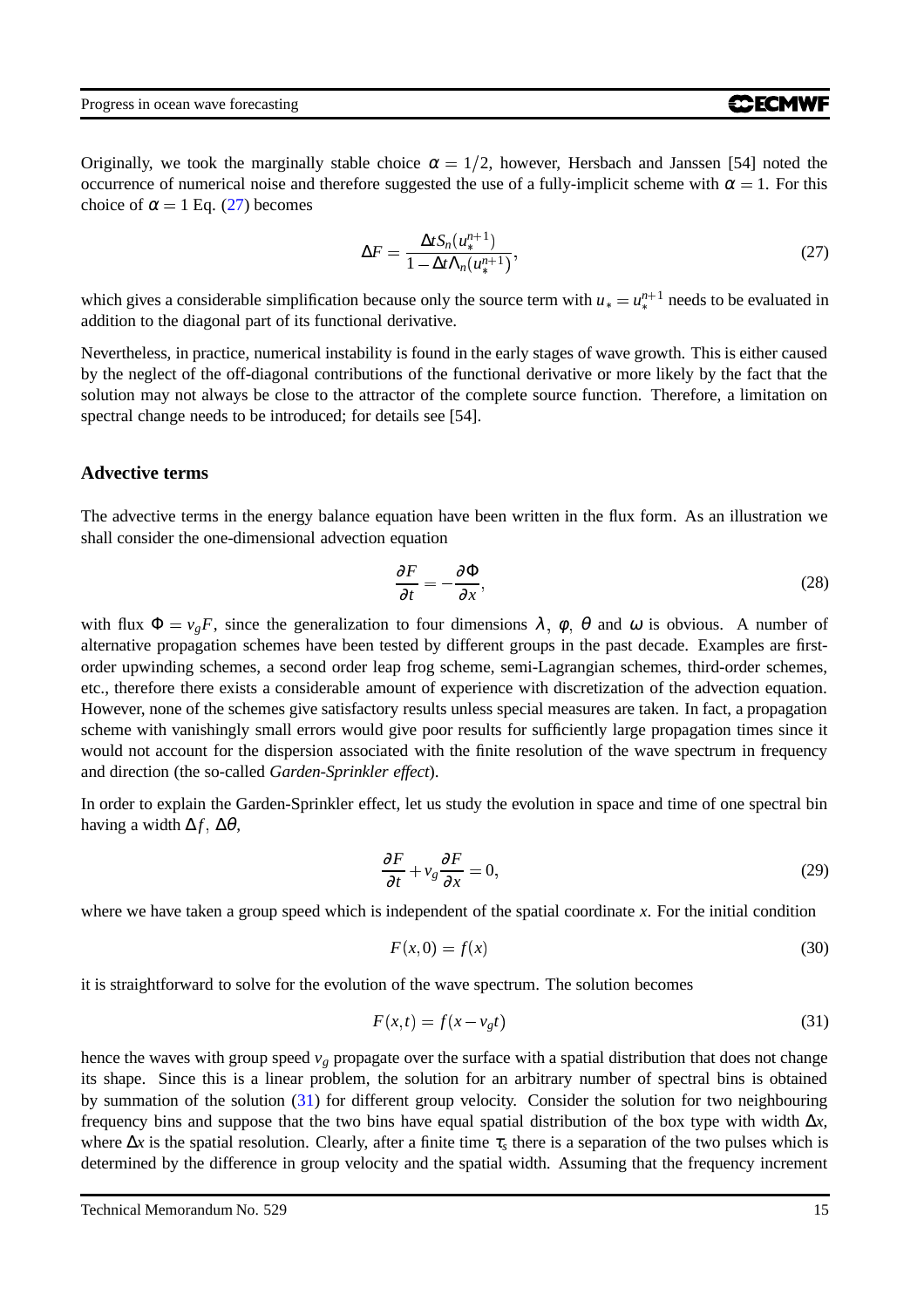# **ECMWF**



<span id="page-17-0"></span>*Figure 3: Definition of grid points for first-order upwinding scheme.*

 $\Delta f$  is small, one may use a Taylor expansion of the difference in group velocity and the separation time  $\tau_s$ becomes

$$
\tau_s = \frac{\Delta x}{v_g} \frac{f}{\Delta f} \tag{32}
$$

For larger time droplets are formed on the surface, hence the name Garden Sprinkler effect. In a similar vein, it can be shown that a finite directional resolution ∆θ will give rise to the Garden Sprinkler effect as well. Consider now a basin of length *Lx*, then the question is of interest under what condition the Garden Sprinkler effect can be avoided, again using a perfect advection scheme. The answer to this question is straightforward. The travel time  $\tau_t$  of the waves across the basin is given by  $\tau_t = L_x/v_g$ . Hence, the Garden sprinkler effect can be avoided when the travel time of the waves is less than the separation time  $\tau_s$  or

$$
\frac{\Delta f}{f} < \frac{\Delta x}{L_x},\tag{33}
$$

which amounts for basins of a global scale, say  $L_x \simeq 10^4$  km, and a spatial resolution  $\Delta x \simeq 50$  km to a very stringent condition on the frequency resolution, as  $\Delta f/f < 0.005$ .

It is emphasized that for a continuous spectrum the Garden Sprinkler effect will not occur and therefore in a discrete model measures have to be taken to avoid it. The Garden Sprinkler effect can be avoided by realizing that inside one bin the group speed varies with frequency. Working out the consequences [55] one finds that in good approximation the energy density  $F_n$  in a bin  $\Delta f_n$  satisfies an advection diffusion equation of the type

$$
\frac{\partial F_n}{\partial t} + v_{g,n} \frac{\partial F_n}{\partial x} = D \frac{\partial^2 F_n}{\partial x^2},
$$

where  $v_{g,n}$  is the mean group speed of the bin and the diffusion coefficient *D* is proportional to the age (time!) of the wave packets. This gives, as expected from dispersion, a linear spreading rate. However, it is an expensive solution because the age of each spectral bin is required.

The compromise now is to use schemes with a *constant* diffusion coefficient. This explains why a first-order upwinding scheme is so succesful, despite the fact that it is only first order accurate and is highly diffusive having a numerical diffusion coefficient  $D \simeq (\Delta x)^2/\Delta t$  (with  $\Delta t$  the time step).

To summarize the discussion, we have chosen the first order upwinding scheme because of its simplicity, because it requires less memory and computer time and because in practice it gives reasonable results. Remark that there are other error sources, e.g. the quality of the forcing wind fields, which are dominating the error budget of a wave prediction system (for a more detailed discussion of this see 4). Applied to the simple advection scheme in flux form [\(28\)](#page-16-2) one obtains the following discretization, where for the definition of grid points we refer to Fig. [3.](#page-17-0) The rate of change of the spectrum ∆*F<sup>j</sup>* in the *j*th grid point is given by

$$
\Delta F_j = -\frac{\Delta t}{\Delta x} (\Phi_{j+1/2} - \Phi_{j-1/2}),\tag{34}
$$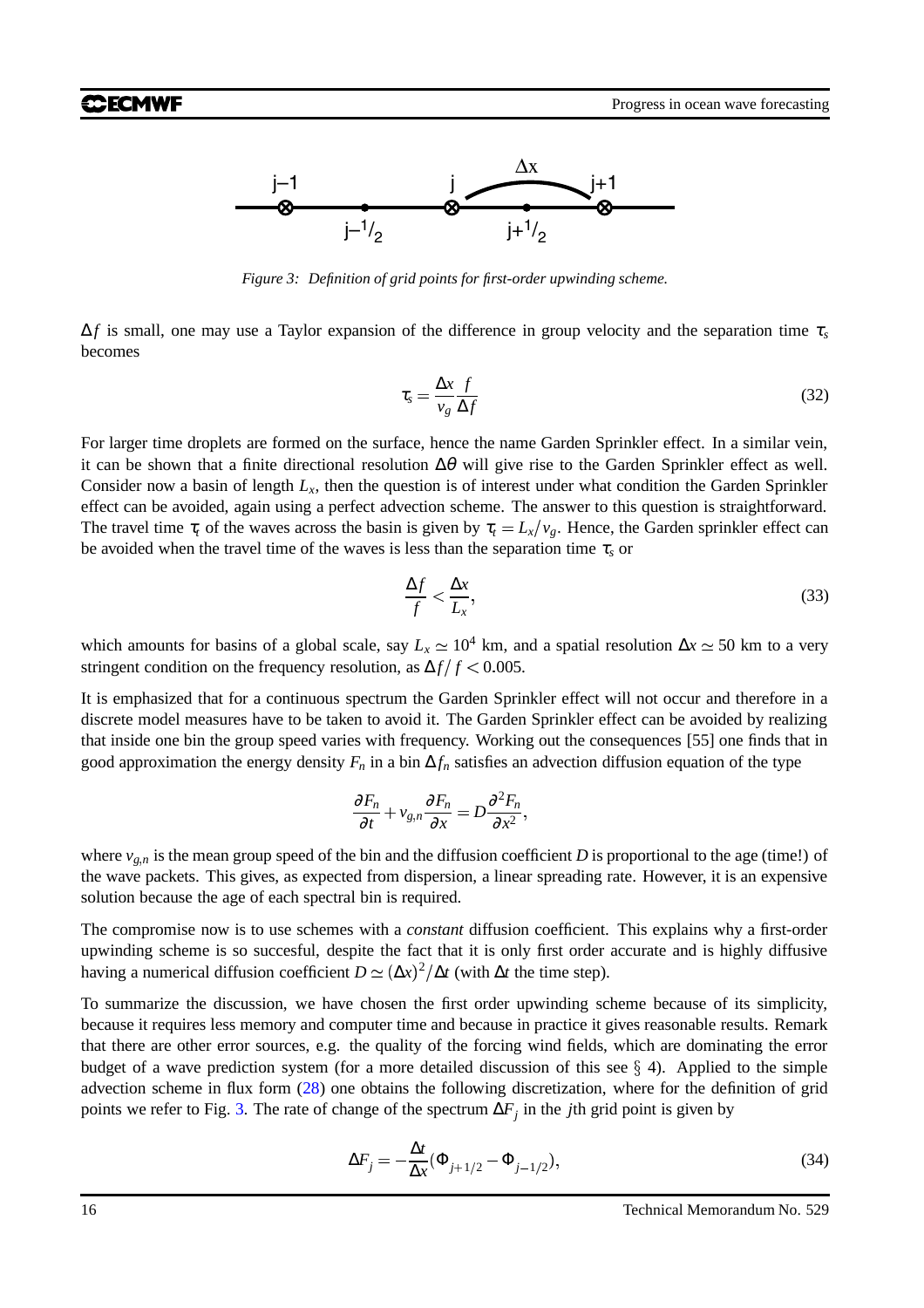where ∆*x* is the grid spacing and ∆*t* the propagation time step, and

<span id="page-18-0"></span>
$$
\Phi_{j+1/2} = \frac{1}{2} [u_j + |u_j|] F_j + \frac{1}{2} [u_j - |u_j|] F_{j+1},
$$
\n(35)

where  $u_j = 0.5(v_{g,j} + v_{g,j+1})$  is the mean group velocity and the flux at  $j - 1/2$  is obtained from [\(35\)](#page-18-0) by replacing  $j + 1/2$  with  $j - 1/2$ . The absolute values of the mean speeds arise because of the upwinding scheme. For example, for flow going from the left to the right the speeds are positive and, as a consequence, the evaluation of the gradient of the flux involves the spectra at grid points  $j - 1$  and *j*.

Finally, it is important to remark that the first-order upwinding scheme suffers from numerical instabilities when the time step is so large that the so-called Courant-Friedrichs-Levy (CFL) criterion is violated. The one-dimensional upwinding scheme is stable provided

$$
v_g < \frac{\Delta x}{\Delta t},
$$

in other words, wave groups are only allowed to travel during one time step at most one grid length. The CFL criterion may become critical in particular near the poles when spherical coordinates are used: When moving towards the poles, the actual distance in the longitudinal direction decreases. Clearly, the closer one moves to the poles, the more likely it becomes that the CFL criterion is violated. This problem is solved by choosing an irregular spherical grid in such a way that the longitudinal distance is fixed to its value at the equator. The advection scheme is still formulated in terms of normal spherical coordinates but the gradient in the longitudinal fluxes is evaluated by linear interpolation of the fluxes from the closest neighbours.The additional advantage of the use of an irregular spherical grid is a reduction in the total number of grid points by 30%, giving a substantial reduction in the number of computations.

# **4 Validation of wave forecasts**

ECMWF introduced the third-generation WAM model in operations on the 21st of June 1992. Since that date there has been a continuous effort to improve the skill of the wave forecasting system. While in 1992 the spatial resolution of the wave model was 330 km, over the years resolution has increased quite dramatically and presently the global version of the model runs on a 40 km grid. This increase in resolution was only possible after a large effort in upgrading the wave model software from its original version which ran very efficiently on vector machines. For example, in order to improve efficiency, options for macrotasking (later replaced by open MP directives) and massive parallel processing were introduced. In addition, the software now fully complies with Fortran 90 standards. The advantage of this is that only one executable is needed for all the relevant applications, such as the deterministic 10-day forecast forecast with resolution of 40 km, the ensemble forecast with a resolution of 100 km and the limited area forecasts with a resolution of 28 km. The same executable can also be run as a one grid point model, which is convenient when testing changes in physics for example.

One of the reasons to develop a third-generation wave model was the prospect of the availability of satellite measurements of wave parameters and the surface wind field on a global scale. On the one hand, this provided a unique opportunity to validate wave models and atmospheric models, on the other hand these data could be used to generate a more optimal initial condition by means of a process that is called the analysis. In the summer of 1991 ESA launched the ERS-1 satellite which carried on board three instruments which measured information relevant for ocean waves. A scatterometer measured the surface wind field in a fairly wide swath, an altimeter measured the significant wave height along a nadir track every 7 km, while a synthetic aperture radar (SAR) provided information on the two-dimensional energy distribution of the long waves, every 200 km.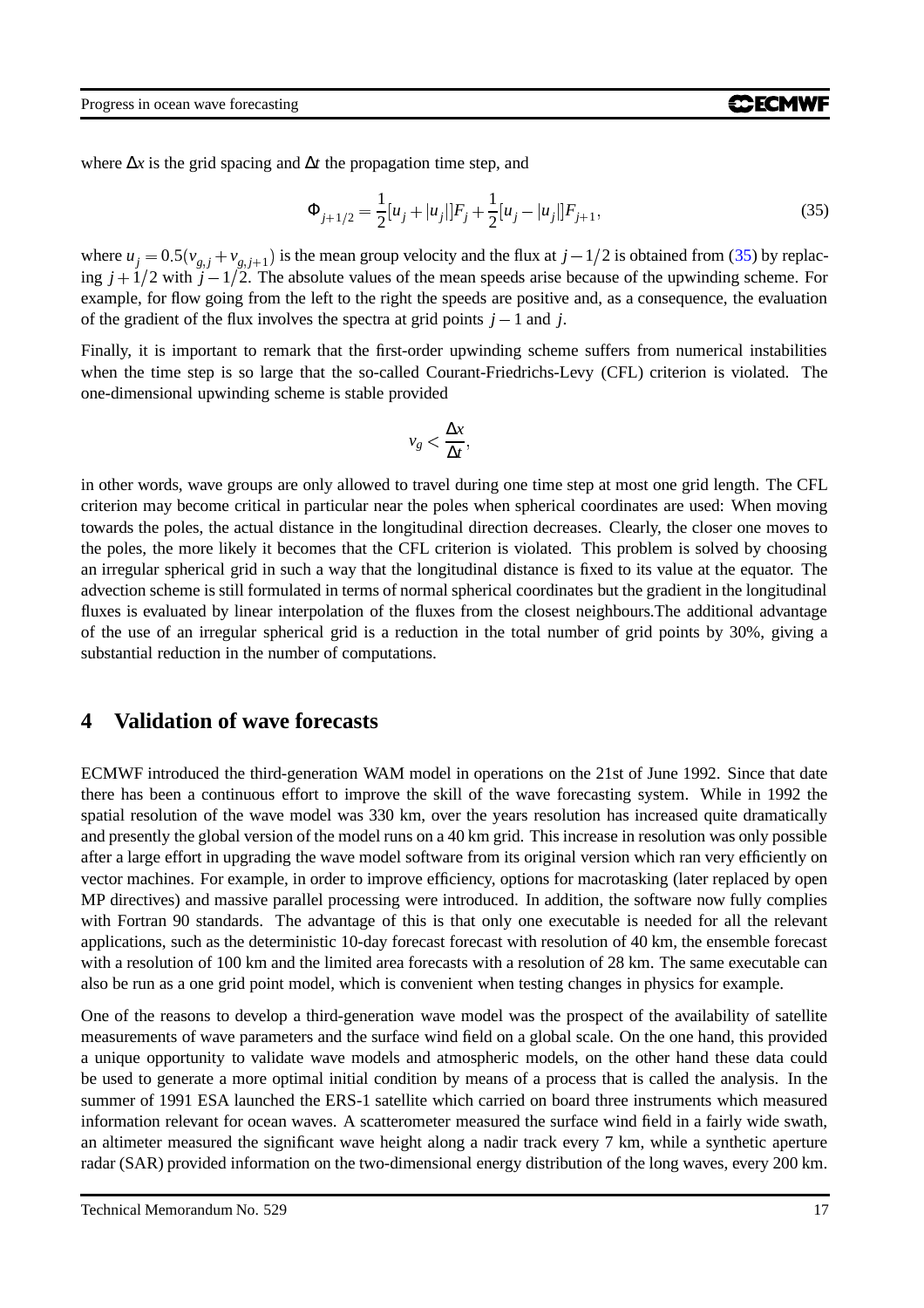

# **Wind speed comparison with buoy data**

*Figure 4: Verification of analyzed and forecast surface wind speeds against buoy observations.*

<span id="page-19-0"></span>Eventually, all these data sources found their way into the data assimilation scheme of the atmospheric model and the ocean wave model.

Finally, a number of model changes were introduced in the 15 year period. We mention the two-way interaction of wind and waves, effects of unresolved bathymetry, and a new formulation of the dissipation source function. It should be clear that such a large programme of change can only be succesful after an extensive and careful verification effort.

An important element of any operational forecasting system is its verification against observations. The main verification activities are concentrated on the deterministic medium-range forecast. Analyzed and forecast parameters such as significant wave height and mean period are routinely verified against independent buoy data. A number of operational centres involved in ocean-wave forecasting take part in a project to assess forecast performance against buoy data [56]. However, buoy data are usually only available near coastal areas in the Northern Hemisphere. In order to assess the global performance of the wave prediction system we compare first-guess wave heights against Altimeter wave heights, and we compare forecast wave height against the verifying analysis. Furthermore, the quality of the wave forecast depends to a considerable extent on the quality of the forcing wind fields. For this reason, analysed surface winds are validated against independent Altimeter wind speed observations while forecast wind speed is validated against the verifying analysis. An overview of these activities is given in [57] and in [58].

Here, we illustrate progress in wave forecasting by means of a verification of forecast winds and wave height against buoy observations. We also validate modelled analyzed spectra against wave spectral data. Note that buoy observations of significant wave height and of the wave spectrum are independent as they are not assimilated in our analysis scheme. Observations of the surface wind are, however, assimilated in the atmospheric analysis system, so that wind speed analysis and buoy observations are not independent. During the forecast, the correlation between observed and forecast wind diminishes very quickly, and after day one in the forecast it is safe to assume that observations of wind are independent of the model. In Fig. ([4\)](#page-19-0) we show the results of the verification of analyzed and forecast wind speed against buoy data for a number of winter seasons, here defined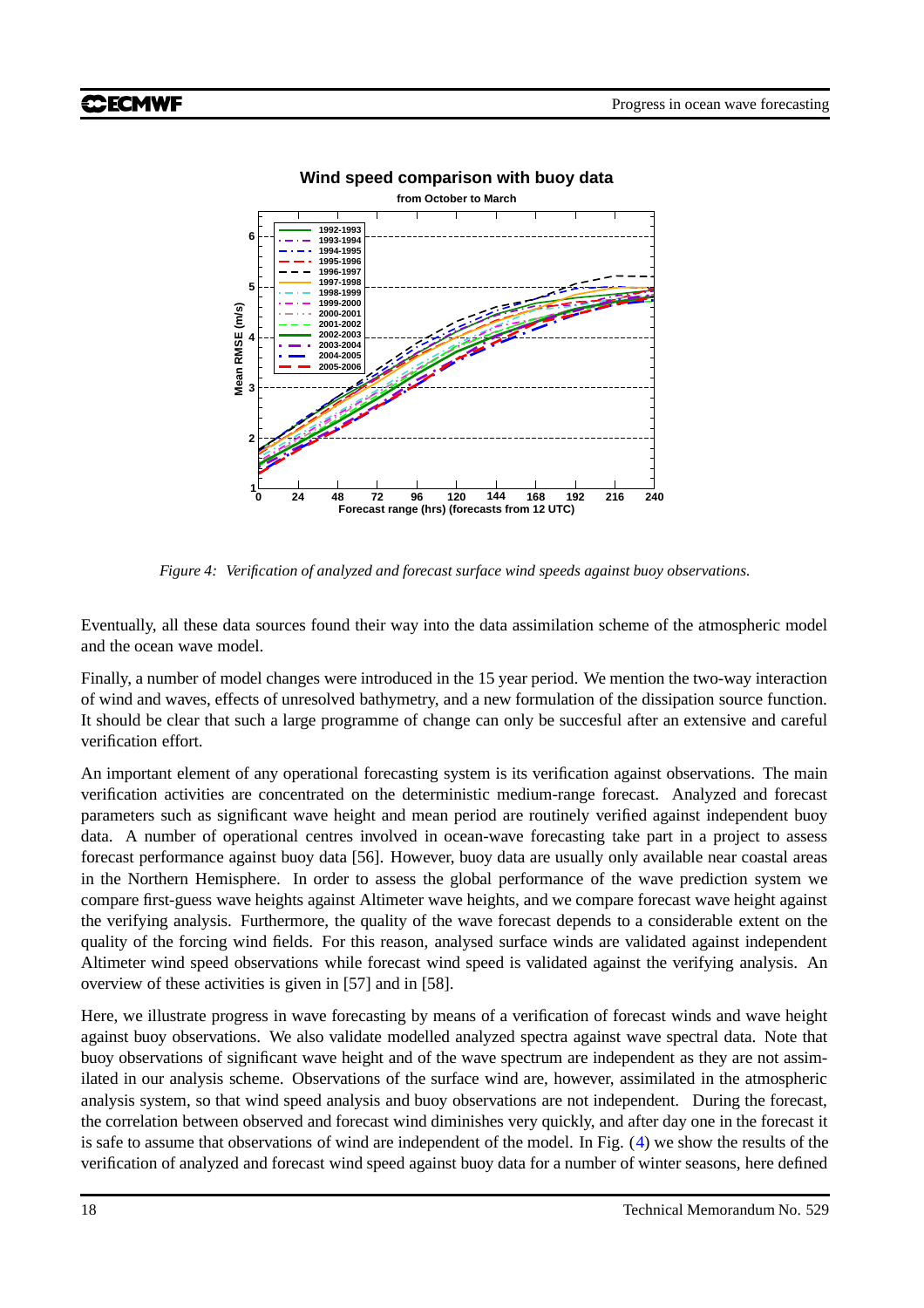#### Progress in ocean wave forecasting

as the period from October to March, starting in 1992 and ending in 2005. The overal trend is that there is a clear reduction in modelled wind error over the years. Considering now the forecast wave height verification against buoy data in Fig. [\(5\)](#page-20-0) there seems to be even a stronger trend of improvement in forecast wave height, in particular in the medium range around day 5. The present-day forecast error at day 6 of the forecast is smaller in magnitude than the day 4 forecast error 15 years ago, suggesting an improvement in skill of more than 2 days.

The stronger trend in improvement in forecast wave height in the medium range<sup>[8](#page-20-1)</sup> is a reflection of the sensitive dependence of the significant wave height on the forcing wind field. To illustrate this point, it is noted that dimensional considerations show that in equilibrium conditions (but note that for big storms we hardly ever reach equilibrium) the significant wave height  $H<sub>S</sub>$  depends on the square of the wind speed at 10 m height above the sea surface,

$$
H_{S} = \beta U_{10}^{2} / g, \ \beta \simeq 0.22, \tag{36}
$$

therefore a 10% error in wind speed already gives a 20% error in wave height. Note that the statistical results here refer to the bulk of the data, with an average wind speed of 7 m/s. For such low wind speeds the sea state is almost always in equilibrium [57]. The Figs. [4](#page-19-0) and [5](#page-20-0) do suggest that an important component of the wave height error is the surface wind speed error. This is in agreement with the practical experience of many wave modellers and forecasters. In fact, by redoing wave height analyses with the most recent version of our wave prediction model using ECMWF analysed winds from 1997 we have been able to estimate that our wave model improvements contribute about 25% to the improvement in accuracy of the wave height analysis shown in Fig. [5.](#page-20-0) Hence, the increased accuracy of the driving wind field is the main reason for the improved accuracy of the analysed wave height. Because of the sensitive dependence of wave model results on the quality of the surface wind field, ocean-wave information can give benefits for atmospheric modelling. Wave results have already been used to diagnose planetary boundary problems and to study overactivity of the atmospheric model [59].

<span id="page-20-1"></span><sup>&</sup>lt;sup>8</sup>There is an even stronger trend of improvement at initial time, but this is partly caused by the fact that the buoy windspeeds have been used in the atmospheric analysis, thus constraining the analysed wind speed



<span id="page-20-0"></span>*Figure 5: Verification of analyzed and forecast significant wave height against buoy observations.*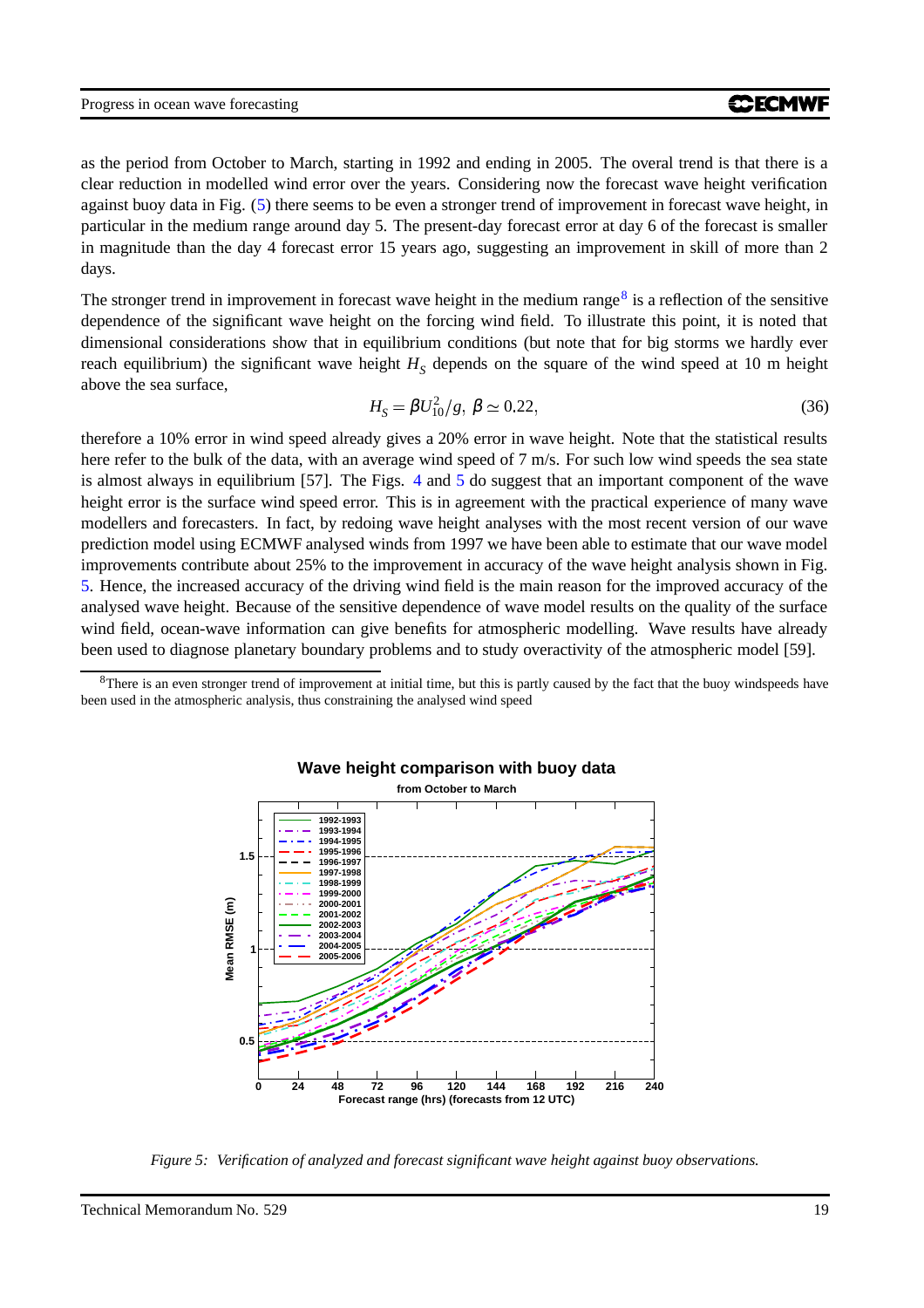

<span id="page-21-0"></span>Figure 6: Spectral bias (model-buoy) at all US and Canadian buoys for the period February 1998 until February 2006.

The discussion on verification is closed by presenting a relatively new diagnostic tool which enables to study problems in the modelled spectral shape. This is now opportune because a consequence of the large improvements in the forcing wind fields is that it is nowadays more straightforward to identify (systematic) errors in the wave model. This tool was first introduced by Voorrips *et al.* [60] in a study to validate SAR and wave model frequency spectra against buoy spectra. One simply determines for each frequency, hence wave period the wave variance from the modelled and observed frequency spectra in a period bin of, say, two seconds and one obtains the 'equivalent' wave height by the usual definition. The resulting period dependent bias is then plotted as a function of time. In Fig. [6](#page-21-0) (see also [61]) an example is given involving all American and Canadian one-dimensional frequency spectra over the period of February 1998 until February 2006. In the range of 10 to 15 seconds there is up to 2003, a clear seasonal dependence of the 'equivalent' wave height bias, being large in the summer time and vanishingly small in the winter time.

It turns out that these large positive biases are related to swell events generated by the storms in the Southern Hemisphere winter time. It would be tempting to speculate on the causes of the overestimate by the wave model. An obvious candidate would be the dissipation source function, because this source term is the least well-understood. Another candidate is the representation of unresolved islands and atolls. A closer inspection of the verification results revealed that the main problem occurs in the Pacific ocean and not in the Atlantic (not shown). An important difference between the Pacific and the Atlantic ocean is that in the equatorial region of the Pacific there are a vast number of small islands and atolls which are not resolved by the present operational resolution of the wave model. Although these islands are small, they nevertheless block considerable amounts of low-frequency wave energy [62]. Therefore, using a high resolution global topography of 2 minutes, Bidlot (private communication, 2003) determined a wavenumber dependent blocking factor. This change was introduced operationally in February 2004 and, as can be seen from Fig. [6,](#page-21-0) gave a substantial reduction of the bias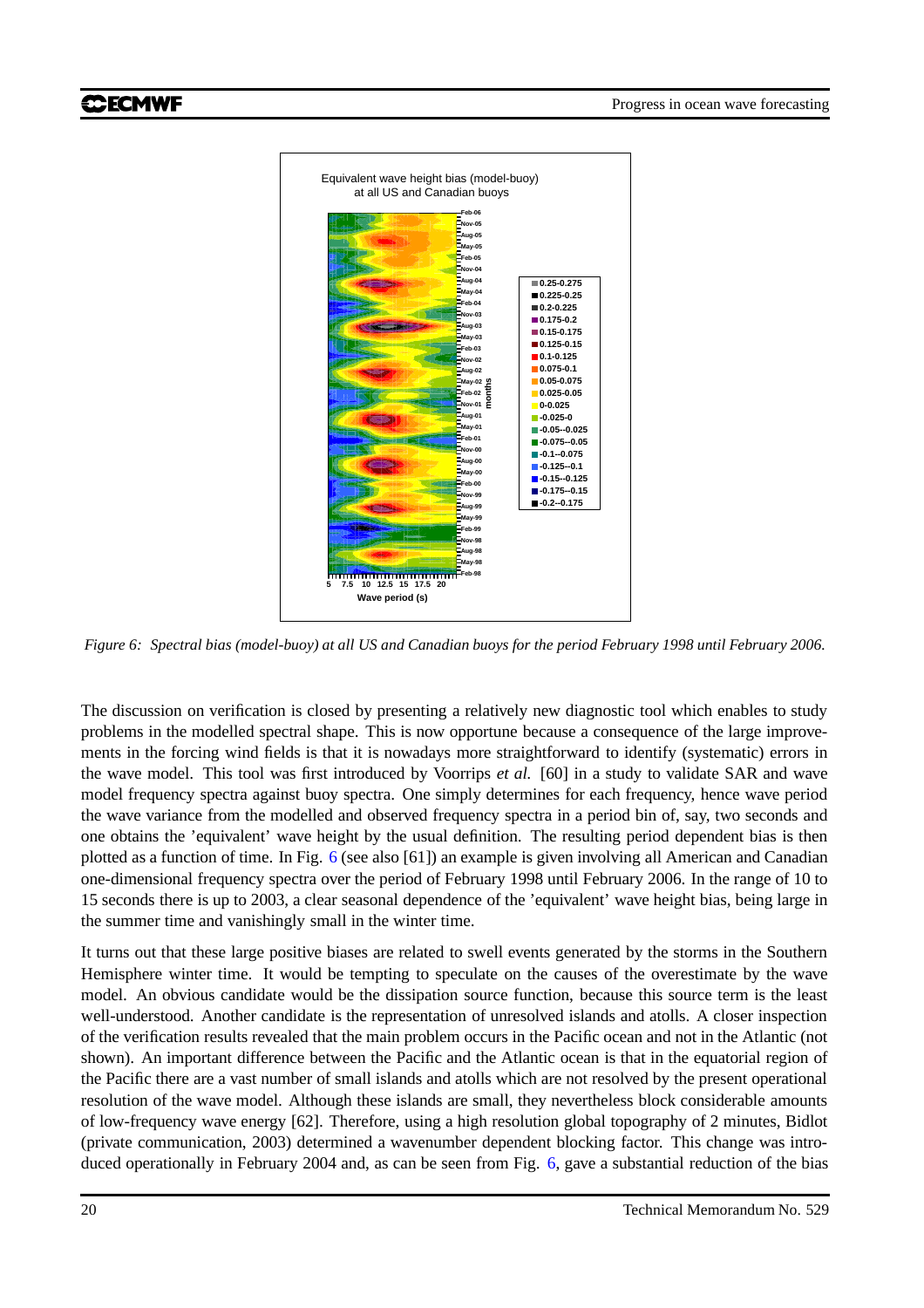in the Summer of 2004. Nevertheless, it did not disappear completely.

In March 2005 a new version of the dissipation source function was introduced, which used an alternative definition of the integral parameters, such as mean frequency, in the expression for the dissipation. The new definition is given in Eq.  $(16)$ . As can be seen in Fig. [6,](#page-21-0) this change had a further beneficial impact as in the Summer of 2005 there is virtually no bias anymore in the range of 10 to 15 seconds.

### **5 A new development**

The energy balance equation gives a description of the mean state, as characterized by the wavenumber spectrum, for a box, ∆*x* ∆*y* wide, surrounding a grid point located at **x**. The question is of vital interest whether one can get information on the distribution of, for example, the significant wave height around the average grid box value. In lowest order, the probability distribution function (pdf) for the surface elevation is a Gaussian, corresponding to the case of linear waves. However, dynamical effects of finite amplitude will change the shape of the pdf, and these changes can be calculated. This results in valuable information on extreme sea states.

Recall that the nonlinear four-wave interactions have been obtained by closing the infinite hierarchy of moment equations with the statistical assumption that the system remains close to Gaussian. However, finite deviations from the normal distribution are required in order to get a meaningful evolution of the spectrum, which, by the way, is given by the Hasselmann equation [\(14\)](#page-9-2). The deviations from Normality contain, however, useful statistical information in itself. For example, one may determine interesting parameters such as the skewness and the kurtosis of the pdf of the surface elevation. Deviations from Normality are most conveniently expressed by means of the kurtosis,

$$
C_4 = \langle \eta^4 \rangle / 3 < \eta^2 \rangle^2 - 1. \tag{37}
$$

For a Normal distribution,  $C_4$  vanishes. Then, consistent with the evolution equation for the four-wave interactions the kurtosis becomes

$$
C_4 = \frac{4}{g^2 m_0^2} \int \mathrm{d}\mathbf{k}_{1,2,3,4} T_{1,2,3,4} \delta_{1+2-3-4} \left( \omega_1 \omega_2 \omega_3 \omega_4 \right)^{\frac{1}{2}} \frac{N_1 N_2 N_3}{\Delta \omega},\tag{38}
$$

<span id="page-22-0"></span>where  $\Delta \omega = \omega_1 + \omega_2 - \omega_3 - \omega_4$ . Hence, the kurtosis is determined by both resonant and non-resonant inter actions and depends on the action density to the third power. The exact expression for the kurtosis, being a six dimensional integral, is too time consuming to evaluate. Therefore, for operational applications an efficient parametrization is required. As a first step one could follow the approach reported in [63], which relates the kurtosis to the Benjamin-Feir Index (*BFI*). This is a spectral parameter which equals the ratio of nonlinearity to coherency of the nonlinear wave field, and measures the efficiency of the energy transfer between wave components of the spectrum. For large *BFI*, which corresponds to a strong nonlinear, coherent wave field, there is a considerable energy transfer possible resulting in focussing of energy in space and time and consequently in the possibility of extreme sea states such as freak waves.

The *BFI* is defined as

$$
BFI = \varepsilon \sqrt{2}/\Delta, \tag{39}
$$

where  $\varepsilon = (k_p^2 \langle \eta^2 \rangle)^{1/2}$  is an integral measure of wave steepness (here,  $\langle \eta^2 \rangle = m_0$  is the wave variance and  $k_p$ is the peak wave number), while  $\Delta = \sigma_{\omega}/\omega_p$  is the relative width of the frequency spectrum and is a measure for the coherency of the wave field. Let us restrict our attention to spectra that are completely characterized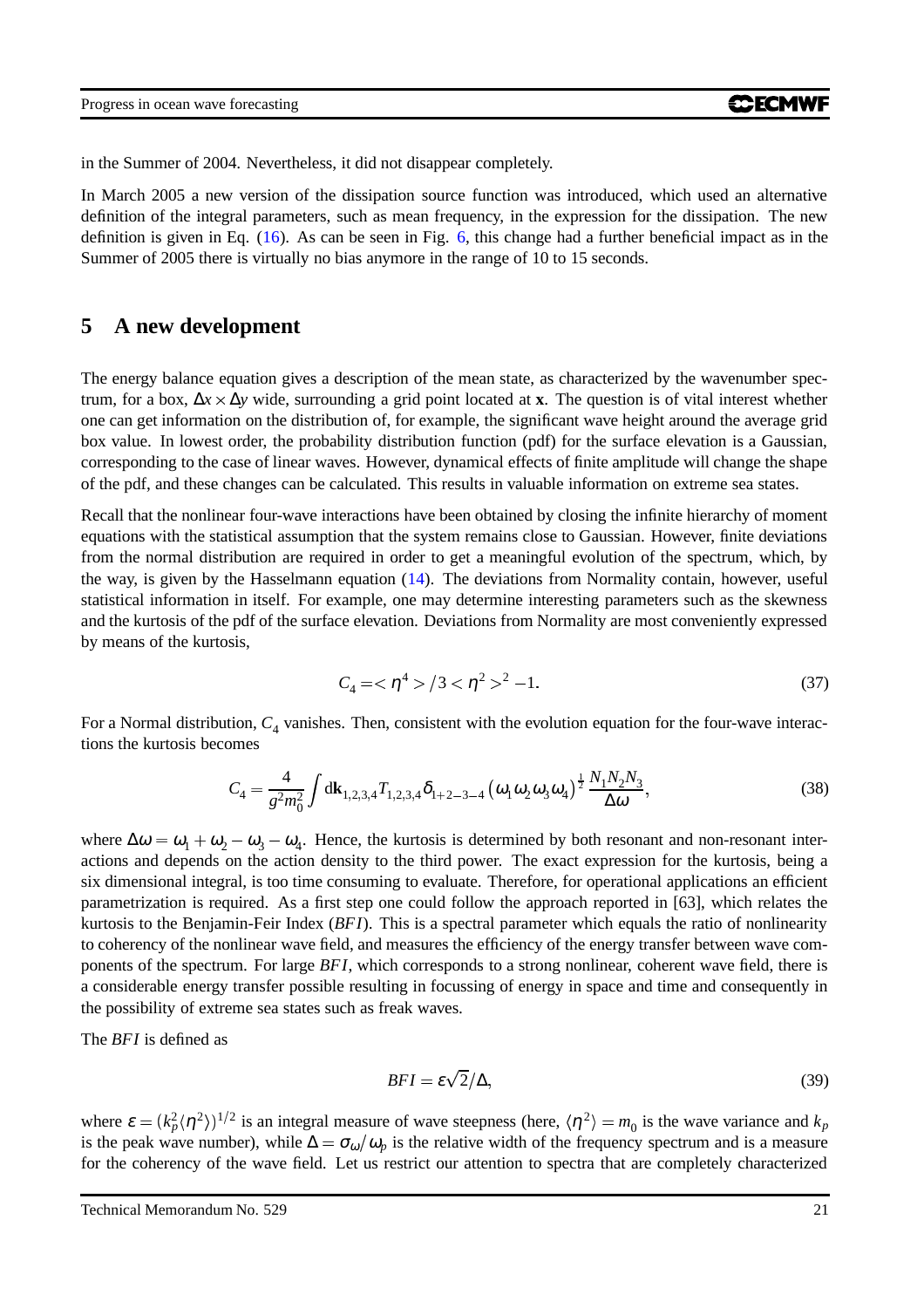

<span id="page-23-1"></span>Figure 7: Comparison of theoretical and observed [64] wave height distribution. For reference, the linear Rayleigh result *is shown as well.*

by the zero moment  $m_0$  and by the width in frequency direction ( $\sigma_\omega$ ) and in angular direction ( $\sigma_\theta$ ). Scaling considerations applied to Eq.  $(38)$  then suggest that the kurtosis  $C_4$  depends on the square of the *BFI*,

<span id="page-23-0"></span>
$$
C_4 = \Gamma(\sigma_\theta/\sigma_\omega) \times BFI^2,\tag{40}
$$

where the function Γ may be evaluated analytically under special circumstances. For example, for uni-directional waves (with  $\sigma_{\theta} = 0$ ), and Gaussian spectra one finds  $\Gamma(0) = \pi/3\sqrt{3}$ . In October 2003 ECMWF introduced a first version of an extreme wave detection system based on Eq. [\(40\)](#page-23-0) for uni-directional waves. However, effects of finite directional width are important as well, because these will reduce the coherency of the nonlinear system, thus reducing the probability on extreme events. Presently work is under way to extend this system to two-dimensional propagation.

The theoretical approach regarding spectral evolution and the corresponding statistical properties of the sea surface have been validated by means of Monte Carlo simulations of the deterministic evolution equations [\(12\)](#page-9-0)[47]. In addition, the theoretical approach compares favourably with wave tank observations obtained by Onorato *et al* [64]. This is shown in Fig. [7](#page-23-1) which gives the probability  $P_H(h)$  that instantaneous wave height exceeds *h* times the significant wave height  $H<sub>S</sub>$ , according to observations, nonlinear theory [63] and according to linear theory (Rayleigh distribution). Note that the theoretical distribution assumes a very simple form, as

$$
P_H(h) = e^{-2h^2} [1 + C_4 B_H(h)], B_H(h) = 2h^2 (h^2 - 1).
$$
 (41)

<span id="page-23-2"></span>As can be seen from Fig. [7](#page-23-1) and from Eqn. [\(41\)](#page-23-2), for positive kurtosis there are considerable increases in the probability of extreme sea states, and, indeed, from the observed time series in the tank a number of freak waves were visible.

This new development has already given promising results. But it should be clear that there is still a lot of work to be done before it becomes a reliable tool for the prediction of extreme events such as freak waves. First,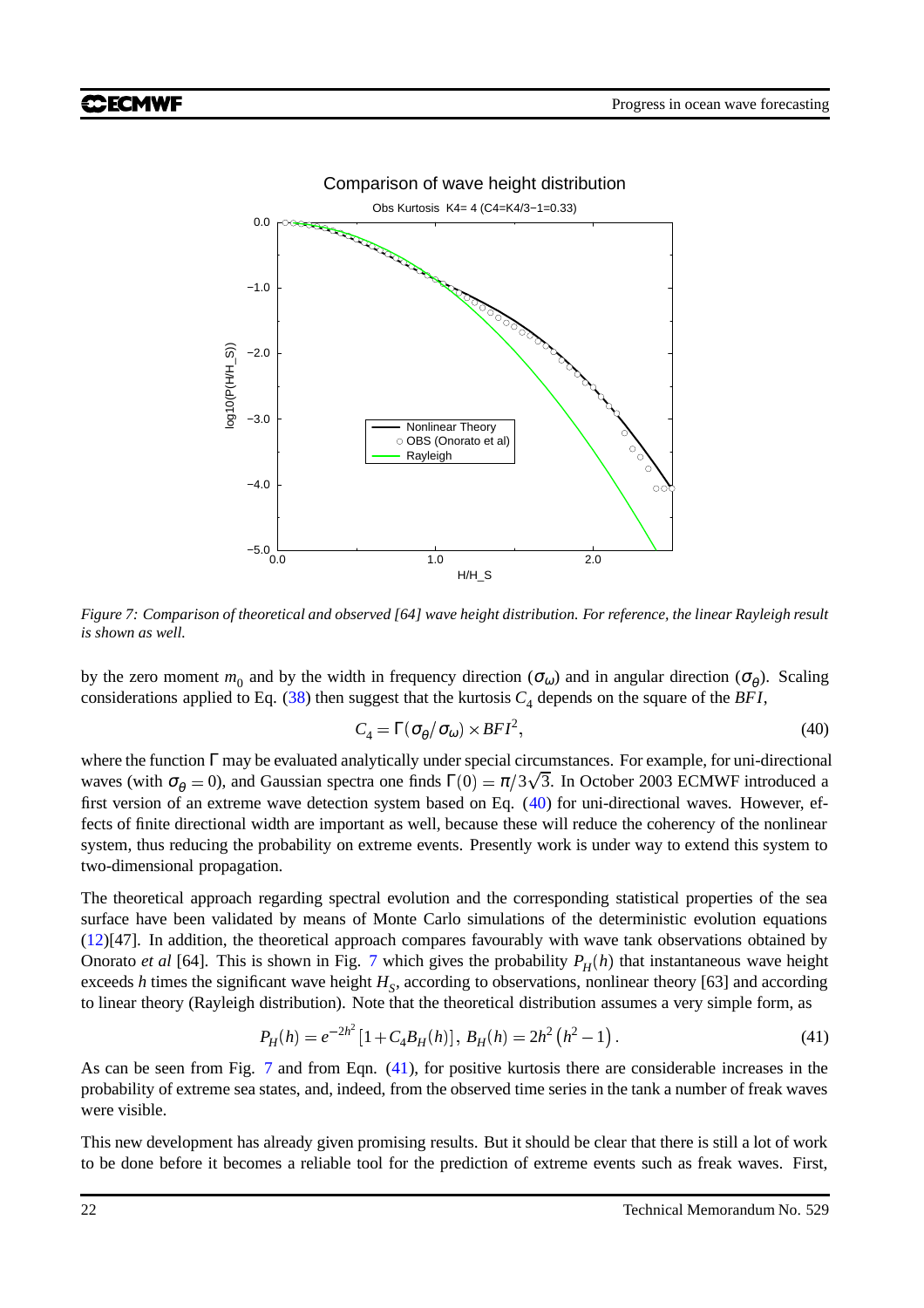we need to obtain an efficient, general parametrization of the expression for the kurtosis parameter. Second, the approach needs to be extended to shallow waters [42]. Finally, we need to validate these predictions in the field, which is a difficult task as freak wave events only occur rarely.

# **6 Conclusions**

It is indeed true that in the past 50 year or so we have seen massive improvements in our ability to forecast ocean waves. The reasons for these improvements have been discussed to some extent in this paper: a more realistic modelling of the dynamics of ocean waves, vast improvements in atmospheric modelling resulting in accurate surface winds, a large increase in observations of the sea state and the atmosphere, notably provided by satellites, etc.

It is justified to ask the question whether there is still a need for further wave-model development. There are most certainly definite reasons for this and they derive, as it should, from a number of applications in which the wave spectrum plays an important role. In our field, applications are an important driver for new developments, and in particular, *new* applications will no doubt expose weaknesses of the present wave forecasting systems.

Just recently we have seen rapid progress in the understanding of the mechanisms behind the generation of extreme sea states such as freak waves. Prediction of enhanced probabilities of extreme events would be of tremendous benefit to the marine world, but clearly an accurate prediction of the detailed low frequency part of the wave spectrum is of utmost importance. This capability of wind-wave forecasting systems is, as yet, unproven. Furthermore, more research into the relation between spectral shape and the occurrence of extreme states is highly desirable.

On the other hand, knowledge of the high-frequency part of the wave spectrum is important in all remote sensing applications that depend to some extent on properties of the sea surface. We mention instruments such as the Altimeter, the Scatterometer, SSM/I, ATOVS, in short, any instrument that involves aspects of specular reflection. In fact, the ocean surface albedo depends in a straightforward manner on properties of the slope spectrum. Also, knowledge of the high-frequency spectrum is important in order to determine the air-sea momentum exchange, and as a consequence it is also important for the exchange of 'passive' scalars such as  $CO_2$ . In this paper we have presented a parametrization of the high-frequency spectrum which may be regarded as a good first-guess. Nevertheless, the actual spectral shape is not well-understood and a significant amount of experimental and theoretical work is still needed to obtain a convincing and working model for the high-frequencies.

Finally, we have indicated in this paper that ocean waves play a role in the air-sea momentum transfer. Once the waves break they dump their energy into the ocean column, thereby directly feeding the large scale ocean circulation. Also, ocean waves are affected by surface currents, hence it makes sense to couple an ocean wave model and an ocean circulation as well. The end result is one model for the geosphere. At ECMWF, the first steps towards such a model have already been taken and this model is used in our seasonal forecasting system.

**Acknowledgement** The author acknowledges useful and stimulating discussions with Saleh Abdalla, Jean Bidlot and Hans Hersbach.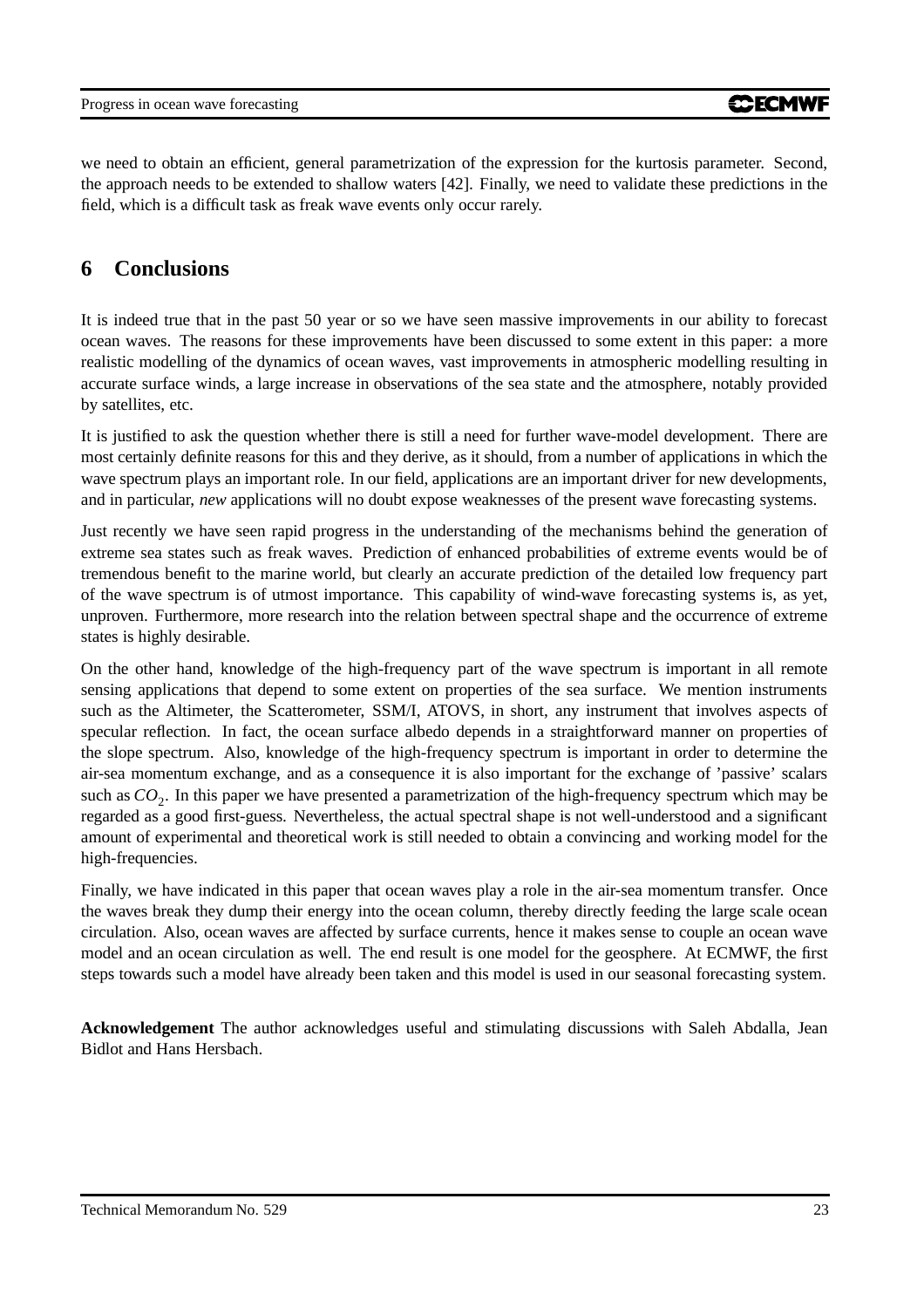# **CCECMWF**

# **References**

- [1] H. Jeffreys, On the formation of waves by wind, Proc. Roy. Soc. A107 (1924) 189-206.
- [2] H. Jeffreys, On the formation of waves by wind. II, Proc. Roy. Soc. A110 (1925) 341-347.
- [3] J.W. Miles, On the generation of surface waves by shear flows, J. Fluid Mech. 3 (1957) 185-204.
- [4] T.P. Barnett, J.C. Wilkerson, On the generation of ocean wind waves as inferred from airborne measurements of fetch-limited spectra, J. Mar. Res. 25 (1967) 292-328.
- [5] H. Mitsuyasu, R. Nakayama, T. Komori, Observations of the wind and waves in Hakata bay, Rep. Res. Inst. Appl. Mech., Kyushu Uni. 19 (1971) 37-74.
- [6] K. Hasselmann, T.P. Barnett, E. Bouws, H. Carlson, D.E. Cartwright, K. Enke, J.A. Ewing, H. Gienapp, D.E. Hasselmann, P. Kruseman, A. Meerburg, P. Müller, D.J. Olbers, K. Richter, W. Sell, H. Walden, Measurements of wind-wave growth and swell decay during the Joint North Sea Wave Project (JONSWAP), Dtsch. Hydrogr. Z. Suppl. A 8(12) (1973) 95p.
- [7] R.L. Snyder, F.W. Dobson, J.A. Elliott, R.B. Long, Array measurements of atmospheric pressure fluctuations above surface gravity waves, J. Fluid Mech. 102 (1981) 1-59.
- [8] D.E. Hasselmann, J. Bösenberg, Field measurements of wave-induced pressure over wind sea and swell, J. Fluid Mech. 230 (1991) 391-428.
- [9] SWAMP group: J.H. Allender, T.P. Barnett, L. Bertotti, J. Bruinsma, V.J. Cardone, L. Cavaleri, J. Ephraums, B. Golding, A. Greenwood, J. Guddal, H. Günther, K. Hasselmann, S. Hasselmann, P. Joseph, S. Kawai, G.J. Komen, L. Lawson, H. Linné, R.B. Long, M. Lybanon, E. Maeland, W. Rosenthal, Y. Toba, T. Uji and W.J.P. de Voogt, Sea wave modeling project (SWAMP). An intercomparison study of wind wave predictions models, part 1: Principal results and conclusions, in: Ocean wave modeling; Plenum, New York (1985) 256p.
- [10] G.J. Komen, K. Hasselmann, S. Hasselmann, On the existence of a fully developed windsea spectrum, J. Phys. Oceanogr. 14 (1984) 1271-1285.
- [11] W.J. Pierson Jr., L. Moskowitz, A proposed spectral form for fully developed wind seas based on the similarity theory of S.A. Kitaigorodskii, J. Geophys. Res. 69 (1964) 5181.
- [12] S. Hasselmann, K. Hasselmann, J.H. Allender, T.P. Barnett, Computations and parameterizations of the nonlinear energy transfer in a gravity wave spectrum, part 2: Parameterizations of the nonlinear energy transfer for application in wave models, J. Phys. Oceanogr. 15 (1985) 1378-1391.
- [13] WAMDI group: S. Hasselmann, K. Hasselmann, E. Bauer, P.A.E.M. Janssen, G.J. Komen, L. Bertotti, P. Lionello, A. Guillaume, V.C. Cardone, J.A. Greenwood, M. Reistad, L. Zambresky and J.A. Ewing, The WAM model - a third generation ocean wave prediction model, J. Phys. Oceanogr. 18 (1988) 1775-1810.
- [14] G.J. Komen, L. Cavaleri, M. Donelan, K. Hasselmann, S. Hasselmann, P.A.E.M. Janssen, Dynamics and Modelling of Ocean waves, Cambridge University Press, Cambridge, U.K., 1994, 532 pp.
- [15] H.L. Tolman, D.V. Chalikov, Source terms in a third-generation wind wave model, J. Phys. Oceanogr. 26 (1996) 2497-2518.
- [16] K. Ueno, N. Kohno, The development of the third generation model MRI-III for operational use, Proc. 8th Int. Workshop on Wave Hindcasting and Forecasting G2, 2004, 1-7.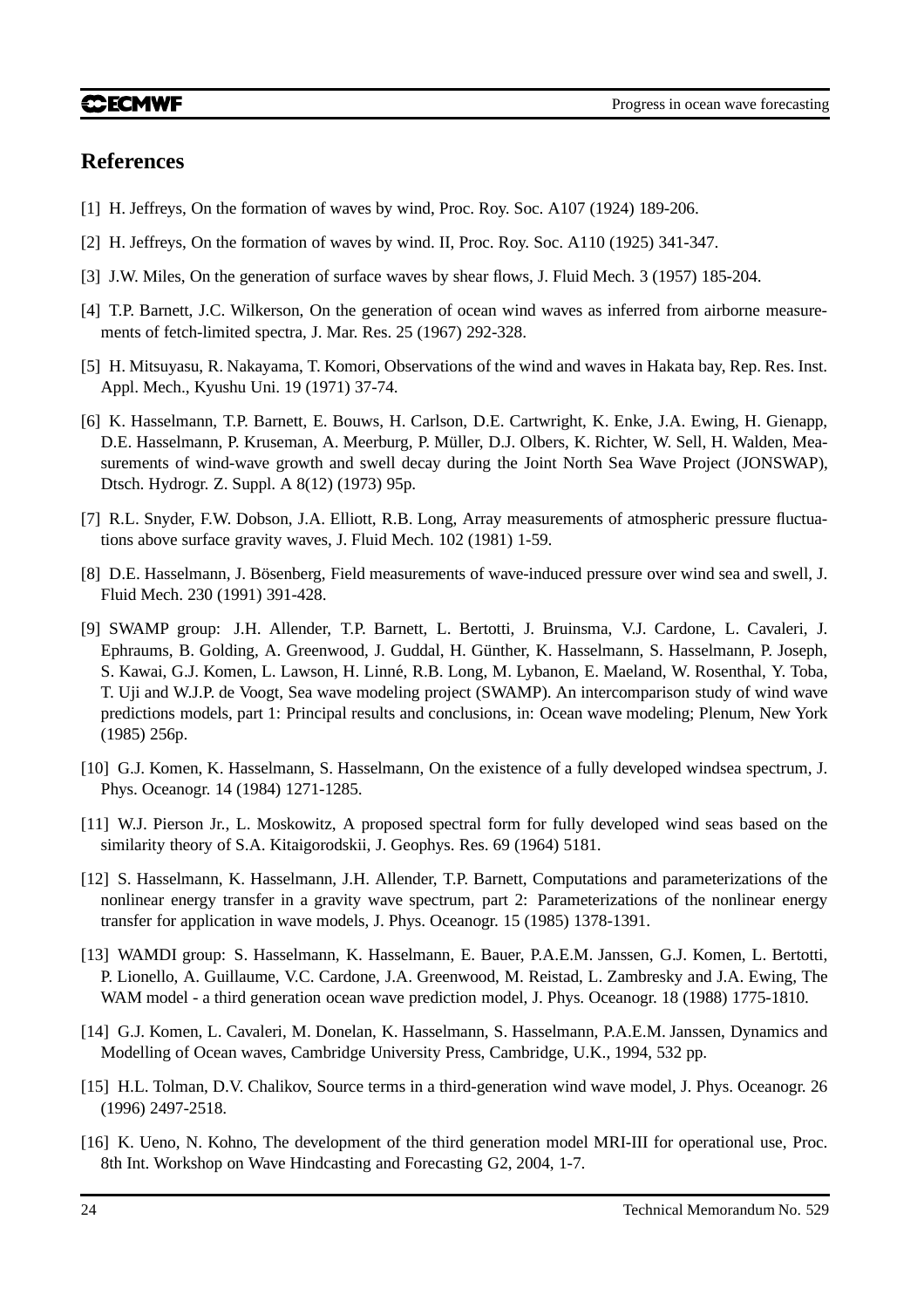- [17] N. Booij, R.C. Ris, L.H. Holthuijsen, A third generation model for coastal regions. Part I: Model description and validation, J. Geophys. Res. 104 (1999) No. C4, 7649-7666.
- [18] H.U. Sverdrup, W.H. Munk, Wind sea and swell: Theory of relations for forecasting, H.O. Pub. 601, US Navy Hydrographic Office, Washington, DC, 1947, 44p.
- [19] P. Groen, R. Dorrestein, Zeegolven, Staatsdrukkerij, 's-Gravenhage, 1976, 124p. 3e herz. druk.
- [20] W.J. Pierson, G. Neumann, R.W. James, Practical methods for observing and forecasting ocean waves by means of wave spectra and statistics, H.O. Pub 603, US Navy Hydrographic Office, 1955.
- [21] R. Gelci, H. Cazalé, J. Vassal, Prévision de la houle. La méthode des densités spectroangulaires, Inform. Comité Central Océanogr. Etude Côtes 9 (1957) 416-435.
- [22] G.B. Whitham, Linear and nonlinear waves, Wiley, New York, 1974, 636p.
- [23] J.C. Luke, A variational principle for a fluid with a free surface, J. Fluid Mech. 27 (1967) 395-397.
- [24] V.E. Zakharov, Stability of periodic waves of finite amplitude on the surface of a deep fluid, J. Appl. Mech. Techn. Phys. 9 (1968) 190-194.
- [25] J. Willebrand, Energy transport in a nonlinear and inhomogeneous random gravity wave field, J. Fluid Mech. 70 (1975) 113-126.
- [26] P.A.E.M. Janssen, The Interaction of Ocean Waves and Wind, Cambridge University Press, Cambridge, U.K., 2004, 300+viii pp.
- [27] P.A.E.M. Janssen, Wave-induced stress and the drag of air flow over sea waves, J. Phys. Oceanogr. 19 (1989) 745-754.
- [28] K. Hasselmann, On the spectral dissipation of ocean waves due to whitecapping, Boundary Layer Meteorol. 6 (1974) 107-127.
- [29] P. Sullivan, J. McWilliams, C.-H. Moeng, Simulation of turbulent flow over idealized water waves, J. Fluid. Mech. 404 (2000) 47-85.
- [30] T.S. Hristov, S.D. Miller, C.A. Friehe, Dynamical coupling of wind and ocean waves through waveinduced air flow, Nature 442 (2003) 55-58.
- [31] M.A. Donelan, The dependence of the aerodynamic drag coefficient on wave parameters, p381-387 in: Proc. of the first international conference on meteorological and air/sea interaction of the coastal zone; Amer. Meteor. Soc., Boston, Mass, 1982.
- [32] S.D. Smith, R.J. Anderson, W.A. Oost, C. Kraan, N. Maat, J. DeCosmo, K.B. Katsaros, K.L. Davidson, K. Bumke, L. Hasse, H.M. Chadwick, Sea surface wind stress and drag coefficients: the HEXOS results, Boundary Layer Meteorol. 60 (1992) 109-142.
- [33] W.M. Drennan, K.K. Kahma, M.A. Donelan, On momentum flux and velocity spectra over waves Bound.- Layer Meteor. 92 (1999) 489-515.
- [34] W.A. Oost, G.J. Komen, C.M.J. Jacobs, C. van Oort, New evidence for a relation between wind stress and wave age from measurements during ASGAMAGE, Bound.-Layer Meteor. 103 (2002) 409-438.
- [35] G.G. Stokes, On the theory of oscillatory waves, Trans. Camb. Phil. Soc. 8 (1847) 441-455.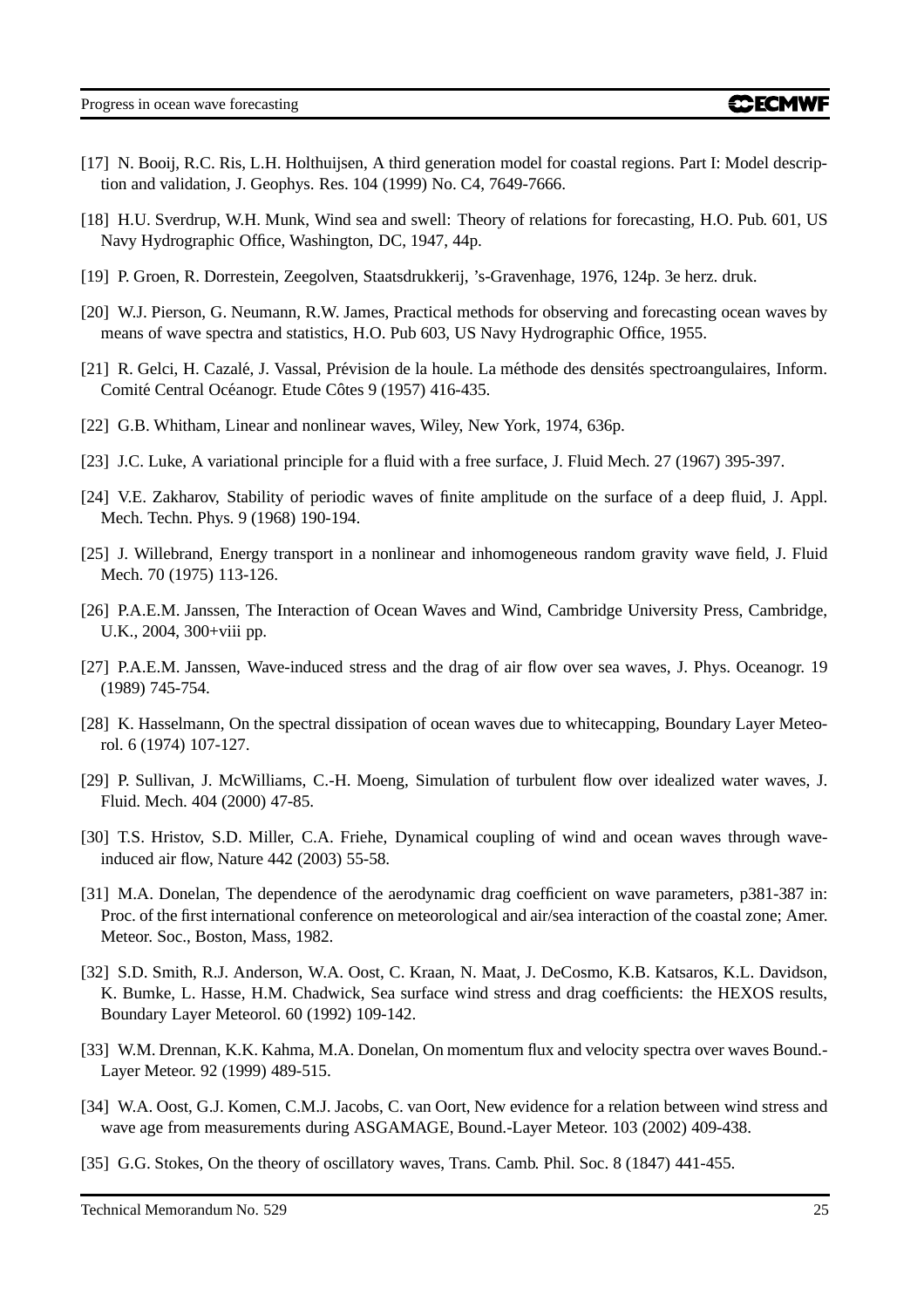- [36] T. Levi-Cevita, Determination rigoureuse des ondes permanente d'ampleur finie, Math. Ann. 93 (1925) 264-314.
- [37] M.J. Lighthill, Contributions to the theory of waves in non-linear dispersive systems, J. Inst. Math. Appl. 1 (1965) 269-306.
- [38] T.B. Benjamin, J.E. Feir, The disintegration of wave trains on deep water. Part I. Theory, J. Fluid Mech. 27 (1967) 417-430.
- [39] S. Yu Annenkov, V.I. Shrira, On the predictability of evolution of surface gravity and gravity-capillary waves, Physica D 152-153 (2001) 665-675.
- [40] V.P. Krasitskii, On reduced equations in the Hamiltonian theory of weakly nonlinear surface waves, J. Fluid Mech. 272 (1994) 1-20.
- [41] D.R. Crawford, B.M. Lake, P.G. Saffman, H.C. Yuen, Stability of weakly nonlinear deep-water waves in two and three dimensions, J. Fluid Mech. 105 (1981) 177-191.
- [42] P.A.E.M. Janssen, M. Onorato, The shallow water limit of the Zakharov Equation and consequences for wave prediction, accepted for publication in J. Phys. Oceanogr. (2007).
- [43] K. Hasselmann, On the non-linear energy transfer in a gravity-wave spectrum, part 1: general theory, J. Fluid Mech. 12 (1962) 481.
- [44] L.F. McGoldrick, O.M. Phillips, N. Huang, T. Hodgson, Measurements on resonant wave interactions, J. Fluid Mech. 25 (1966) 437.
- [45] O.M. Phillips, The dynamics of unsteady gravity waves of finite amplitude, part 1, J. Fluid Mech. 9 (1960) 193-217.
- [46] M. Tanaka, Verification of Hasselmann's energy transfer among surface gravity waves by direct numerical simulation of primitive equations, J. Fluid Mech. 444 (2001) 199-221.
- [47] P.A.E.M.Janssen, Nonlinear Four-Wave Interactions and Freak Waves, J. Phys. Oceanogr. 33 (2003) 863- 884.
- [48] I.R. Young, A.V. Babanin, Spectral distribution of Energy Dissipation of Wind-Generated Waves due to Dominant Wave Breaking, J. Phys. Oceanogr. 36 (2006) 376-394.
- [49] J.A. Battjes, J. P. F. M. Janssen, Energy loss and set-up due to breaking of random waves, Proc. 16th Int. Conf. on Coastal Engineering, Hamburg, Germany, Amer. Soc. Civil Engineers, 1978, 569-578.
- [50] C. Kraan, W.A. Oost, P.A.E.M. Janssen, Wave energy dissipation by whitecaps, J. Atmos. Oceanic Technol. 13 (1996) 262-267.
- [51] C. Lafon, J. Piazzola, P. Forget, O. Le Calve, S. Despiau, Analysis of the variation of the whitecap fraction as measured in a coastal zone, Bound.-Layer Meteor. 111 (2004) 339-360.
- [52] V.E. Zakharov, N.N. Filonenko, Energy spectrum for stochastic oscillations of the surface of a liquid, Sov. Phys. Doklady 11 (1967) 881.
- [53] O.M. Phillips, The equilibrium range in the spectrum of wind-generated water waves, J. Fluid Mech. 4 (1958) 426-434.